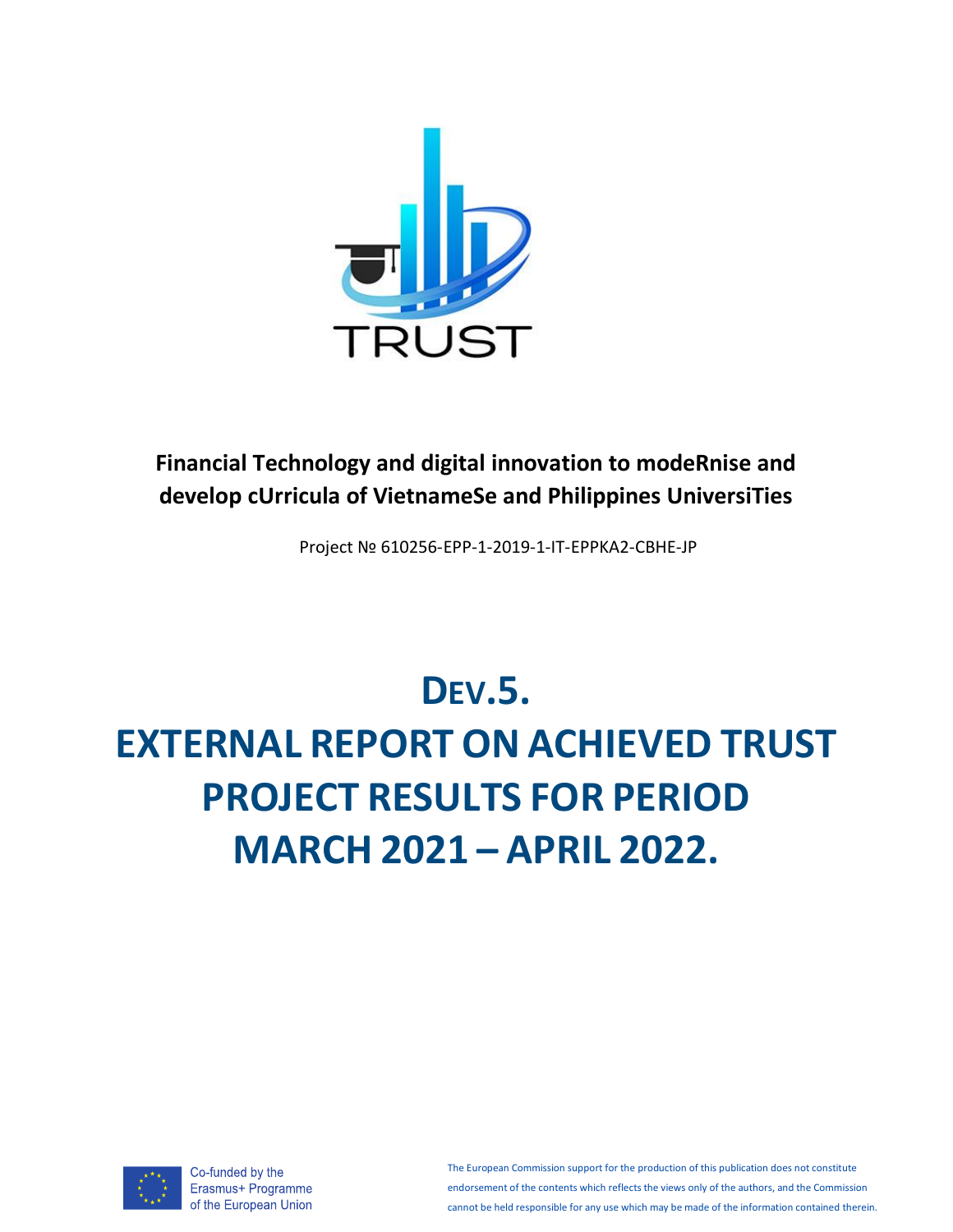

# **Financial Technology and digital innovation to modeRnise and develop cUrricula of VietnameSe and Philippines UniversiTies**

Project №610256-EPP-1-2019-1-IT-EPPKA2-CBHE-JP



Co-funded by the Erasmus+ Programme of the European Union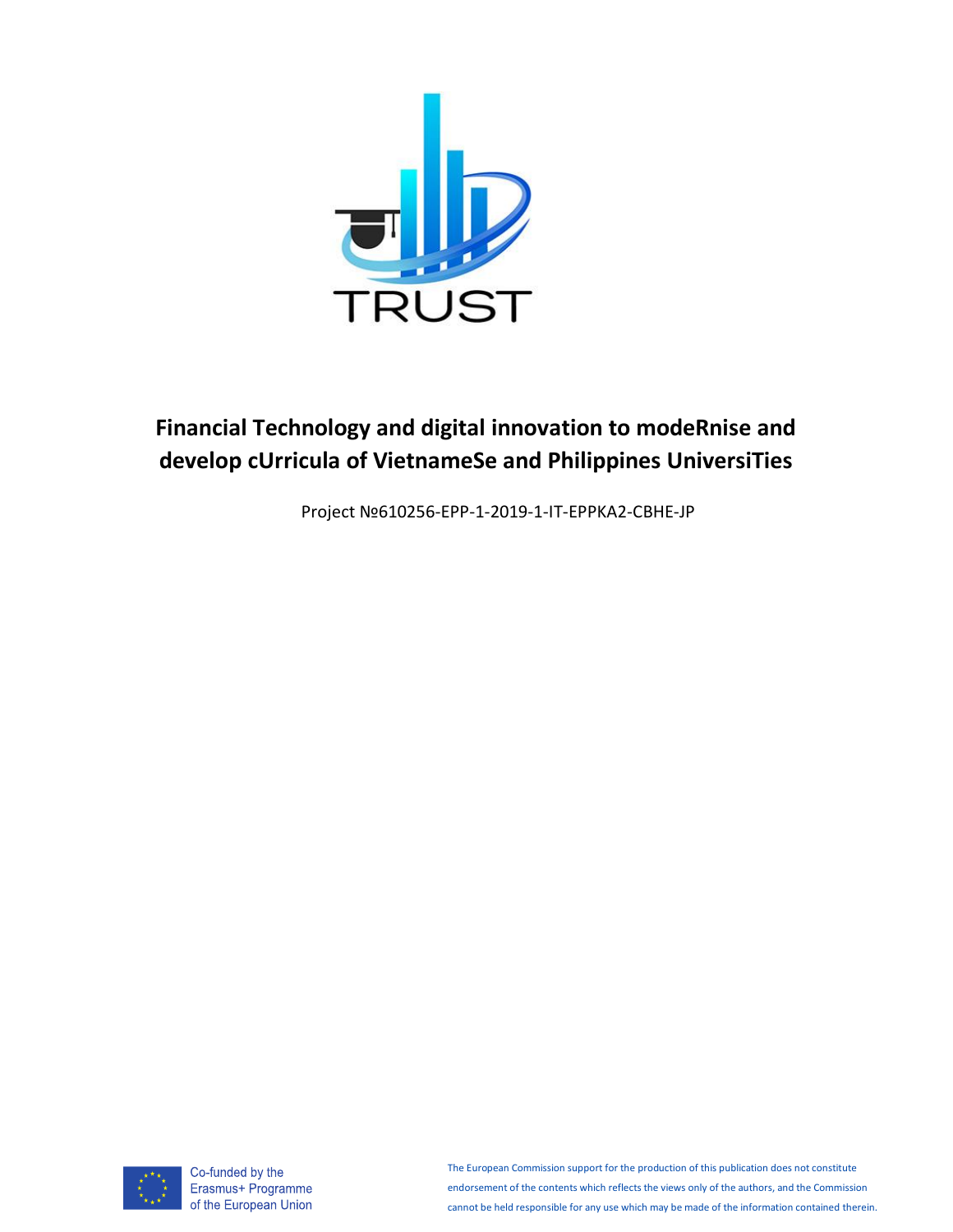| <b>DELIVERABLE DESCRIPTION</b> |                                     |  |  |  |  |  |  |  |
|--------------------------------|-------------------------------------|--|--|--|--|--|--|--|
| Deliverable number and name    | WP.5. External evaluation report    |  |  |  |  |  |  |  |
| Due date                       | May 14, 2021. (Month No.28)         |  |  |  |  |  |  |  |
| <b>Work Package</b>            | WP.5.                               |  |  |  |  |  |  |  |
| Author                         | Maria Murray Svidronova             |  |  |  |  |  |  |  |
| <b>Reviewers</b>               |                                     |  |  |  |  |  |  |  |
| Language                       | English                             |  |  |  |  |  |  |  |
| <b>Approved by</b>             | Steering committee of TRUST project |  |  |  |  |  |  |  |
| <b>Version</b>                 | 1.                                  |  |  |  |  |  |  |  |

#### **Document history**

| <b>Issue date</b> | <b>Version</b> | <b>Comments</b> |
|-------------------|----------------|-----------------|
| May 14, 2021.     |                |                 |

#### **Disclaimer**

This document contains the description of the TRUST project work and products. Certain parts of it might be under partners' Intellectual Property Right (IPR) rules therefore, prior to its use please contact the consortium leader for approval.

In case you believe that this document harms in any way IPR held by you as a person or as a representative of an entity, please do notify us immediately.

The authors of this document have taken any available measure in order for its content to be accurate, consistent and lawful. However, neither the project consortium as a whole nor the individual partners that implicitly or explicitly participated in the creation and publication of this document hold any sort of responsibility that might occur as a result of using its content.



Co-funded by the Erasmus+ Programme of the European Union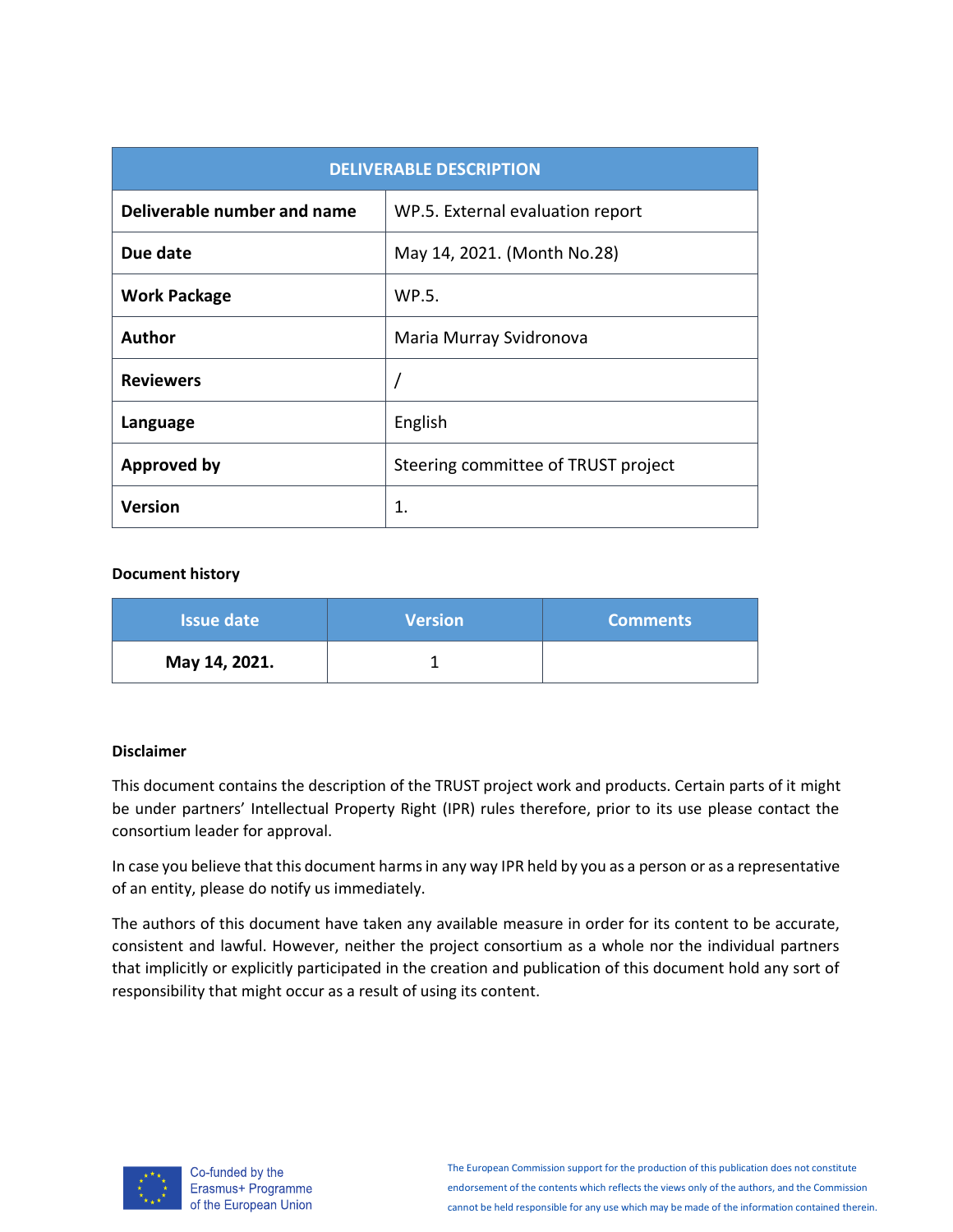# **The external evaluation report of the TRUST project**

Prepared by Assoc. Prof. Mária Murray Svidroňová, PhD.

# **1. General**

The report is the outcome of the project activity in Work Package 5 Quality Assurance & Evaluation Plan (WP5) and covers the project lifetime from 1<sup>st</sup> March 2021 up to 30<sup>th</sup> April 2022. It builds on the previous external report that evaluated the activities performed up to 28<sup>th</sup> of February 2021.

The evaluation is based on a variety of data: materials on the official project webpage and internal documents from Google Drive have been analysed. Furthermore, the evaluator obtained additional information in communication with leader of WP5, prof. Sladjana Benkovic, responsible for the Quality Assurance & Evaluation Plan. This report provides the expert opinion on the status and progress of the TRUST (Financial Technology and digital innovation to modernize and develop curricula of Vietnamese and Philippines Universities) project, as well as the set of recommendations on how to further improve the implementation of the project activities, avoid some obstacles or eliminate weaknesses.

# **1.1.Aim of the project**

TRUST aims to improve the quality of the higher education in Vietnam (VN) and Philippines (PH) in FINancial TECHnology and digital innovation - FINTECH to answer to the emergent workforce need of the future Financial Services industry. Specific objectives of the project are:

- (S1) designing and developing a master on FINancial TECHnology and digital innovation (FINTHECH) in VN & PH Universities;
- (S2) modernizing of other masters of Business and Economics with specific contents on FINancial TECHnology in VN & PH Universities.

The 4<sup>th</sup> Industrial Revolution global transformation is also transforming the Financial Sector due to the technology invasion. The higher educational institutions (HEIs) in EU and in the world are trying to respond to this revolution too. Several educational programmes have been created on FINTECH but there is no feedback on their results or impact. TRUST project for the first time merges EU and South Asian HEIs and enterprises of the Financial Services Sector/FINTECH start-ups to promote the HEI modernization, curriculum development and improvement of quality of HE in the Partner Countries, enhancing its relevance for the Financial Services labour market. The modernization of the HE programmes on FINTECH in VN and PH will answer the partner countries needs of the HE in that field by filling the gap between the labour that Financial Market emergent needs and the HE offers that have to answer these needs. To this aim the collaboration with the financial services sector/FINTECH start-ups is essential too. These objectives answer each HEI aim to improve the educational offer on the FINTECH topic to be ready and competitive in the financial and labour market of each partner country.



Co-funded by the Erasmus+ Programme of the European Union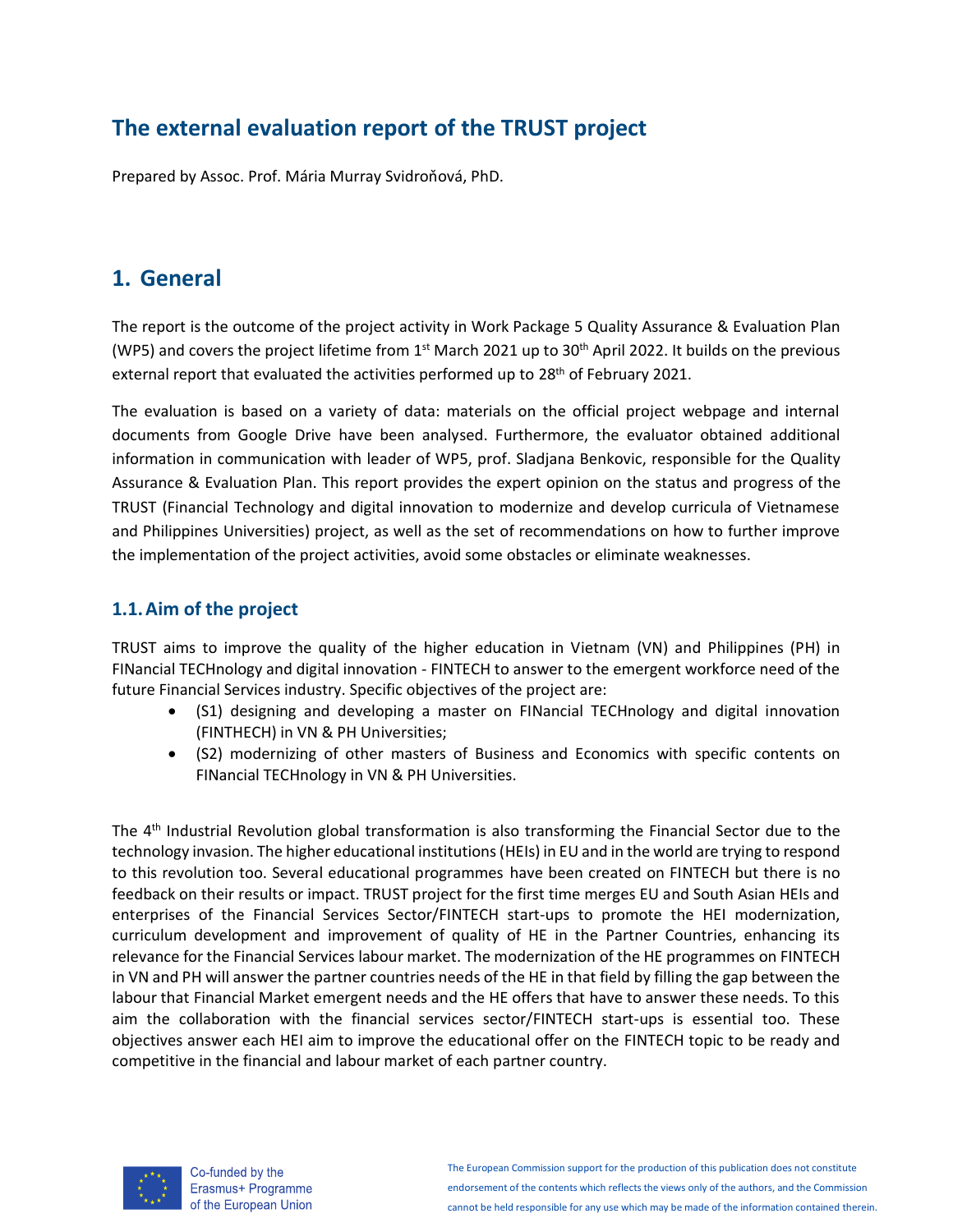# **1.2.Project design**

TRUST is a 3-year European project started in January 2020 and co-founded by the Erasmus+ Programme, Key activity 2 Capacity Building in the field of Higher Education. The project has been designed to contribute to the higher quality of education in FINTECH and digital innovation to fill in the gaps in the labour markets in Vietnamese and Philippines financial services industry. To fulfil the aim of the project, the project team consists of several partners who have undertaken a range of activities.

### 1.2.1. Partners

The partnership in the project corresponds very well to the objectives of the TRUST project. The coordinator of the project is the Università Degli Studi Guglielmo Marconi (USGM) who has rich experience with EU projects and most importantly, in education programmes to meet the criteria of the Industry 4.0 challenges to support new graduated to be ready for the labour market needs. The participants have given the highest level of priority to the initiative to prepare the project application. All these institutions are aware of an utmost importance of FINTECH studies in higher education in the South Asia region and of the urgency to undertake necessary measures.

To ensure the impact of the project results at the national level the involvement of Vietnamese and Philippines higher education institutions coming from different background was secured and some of them are located in the most peripheral areas of the partner country. Universities are located in an area which has many inputs from minority groups, especially from Asian background. This allows the access to the course to disadvantaged people as well as to reach students from all the regions and rural areas of Vietnam and Philippines by promoting social inclusion. The Vietnamese HEIs are: University of Economics and Business of VIETNAM NATIONAL UNIVERSITY (VNU), College of economics (HCE) and Ho Chi Minh City Open University (HCMCOU). The Philippines HEIs are: University of Cebu (UC), Saint Louis University (SLU) and Mapua University (MAPUA).

Because the TRUST project aims at the cooperation of Financial Services Sector/FINTECH start-ups and Universities to promote the HEI modernization, an important partner of the project is an independent, non-profit, industry association representing the interests and growth of the FINTECH community in the Philippines, the Fintech Philippines Association (FPH).

The project is supported by an independent Italian Fintech company, Deus Technology, who uses technology to support the evolution of traditional investment and advisory services towards "Digital Wealth Advisory": a digital ecosystem of products, services and functionalities.

The consortium is based on a wide international cooperation. The foreign partners have been selected to improve the knowledge transfer and guarantee the quality of the project: University of Belgrade (UB), Serbia and Glasgow Caledonian University (GCU), Scotland complement the consortium with their experiences.

### 1.2.2. Project activities

The project consists of the following work packages and activities:

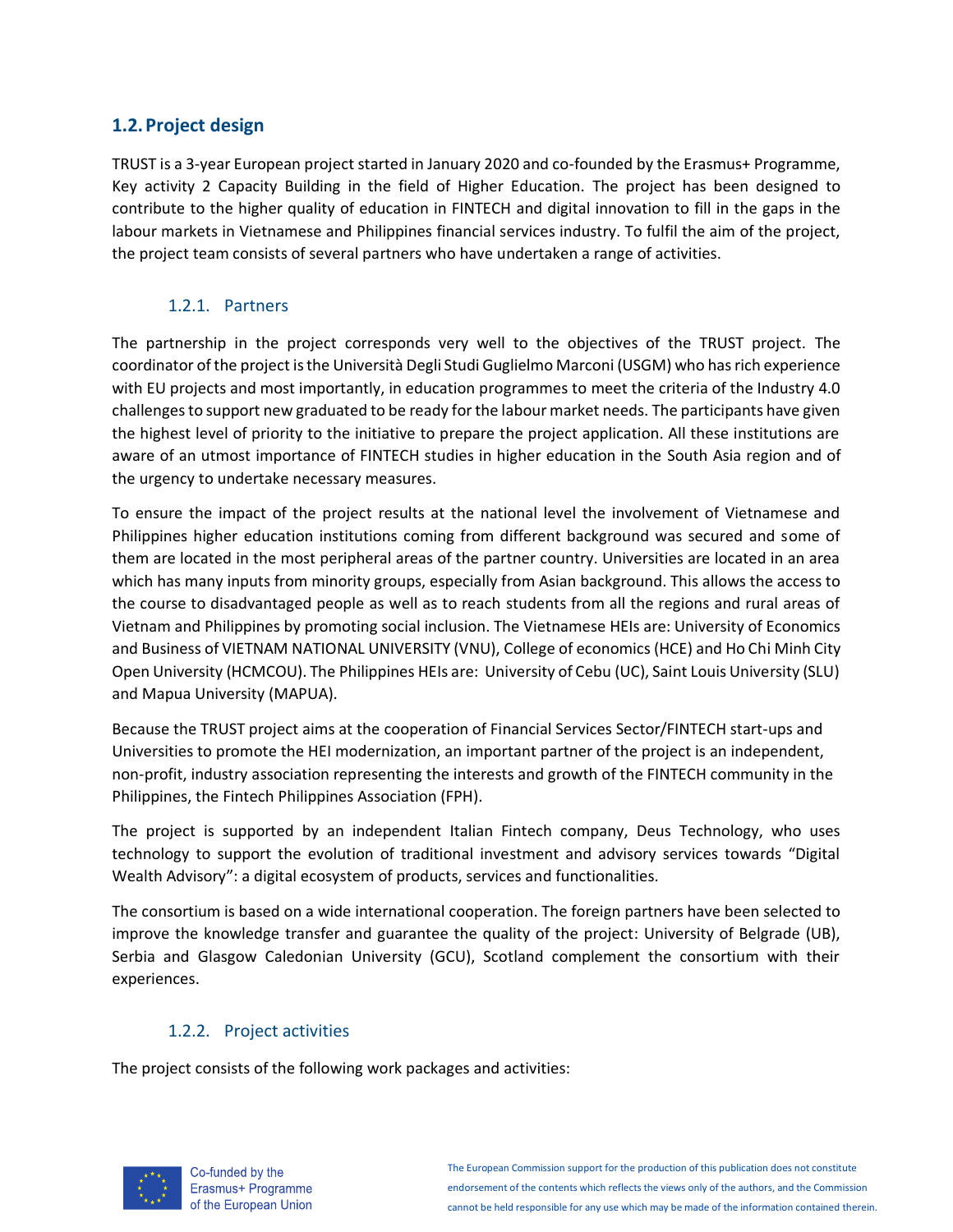**WP.1. Report on current capacities at Vietnamese & Philippines HEIs; Report on the labour market needs of the Financial Services industry in Vietnam and Philippines.**

- Report drafted and published on current capacities at Vietnamese and Philippines HEIs **delivered till November 14, 2020**;
- Report drafted and published on the labour market needs of the Financial Services industry in Vietnam & Philippines **delivered till November 14, 2020**.

**WP.2. Accredited Masters in Financial Technology; MBA master and/or other masters' in Business & Economics modernised; TRUST E-learning platform.**

- 1 Master in Financial Technology accredited Vietnam and Philippines **delivered till December 14, 2021**;
- 2 MBA master and/or other masters' in Business & Economics modernised each HEI in Vietnam and Philippines **December 14, 2021**
- TRUST E-learning platform **delivered till December 14, 2021**

**WP.3. Development: Study visits at Vietnamese & Philippines HEIs; Software purchased; Training of trainers in distance modality.**

- 2 Study visits arranged at Vietnamese & Philippines HEIs **organised during February and March 2021, as well in November 2021 and January 2022**;
- Purchase of equipment should be **done in a period February-May 2021**;
- Training' of trainers in distance modality should be **done from June 2021 till January 2022**.

**WP.4. Enrolled students in the master in Financial Technology & the modernised masters of Business and Economics in Vietnam & Philippines HEIs; Students thesis (Master in Financial Technology); Students thesis (Modernised Masters in Business and Economics).**

- Promotion of the new / updated masters and selection of the students in Vietnamese and Philippines HEIs should be **done in a period between September 2021 and January 2022**.
- at least 120 of students enrolled in the master in Financial Technology & the modernised masters of Business and Economics in Vietnam was planned to be done till January 14, 2022 but as discussed in the first external report, the partners need at least 1 year for the accreditation so the enrolment of students in the new master will be in **August 2022**;
- at least 120 of students enrolled in the master in Financial technology and the modernised masters on Business and Economic in the Philippines was planned to be done till January 14, 2022 but as discussed in the first external report, the partners need at least 1 year for the accreditation so the enrolment of students in the new master will be in **August 2022**;
- at least 60 Vietnamese students' thesis were planned to be defended till December 14, 2022 but as discussed in the first external report, the partners need at least 1 year for the accreditation so the thesis will be defended in **August 2022**;
- at least 60 Philippines students' thesis were planned to be defended till December 14, 2022 but as discussed in the first external report, the partners need at least 1 year for the accreditation so the thesis will be defended in **August 2022.**

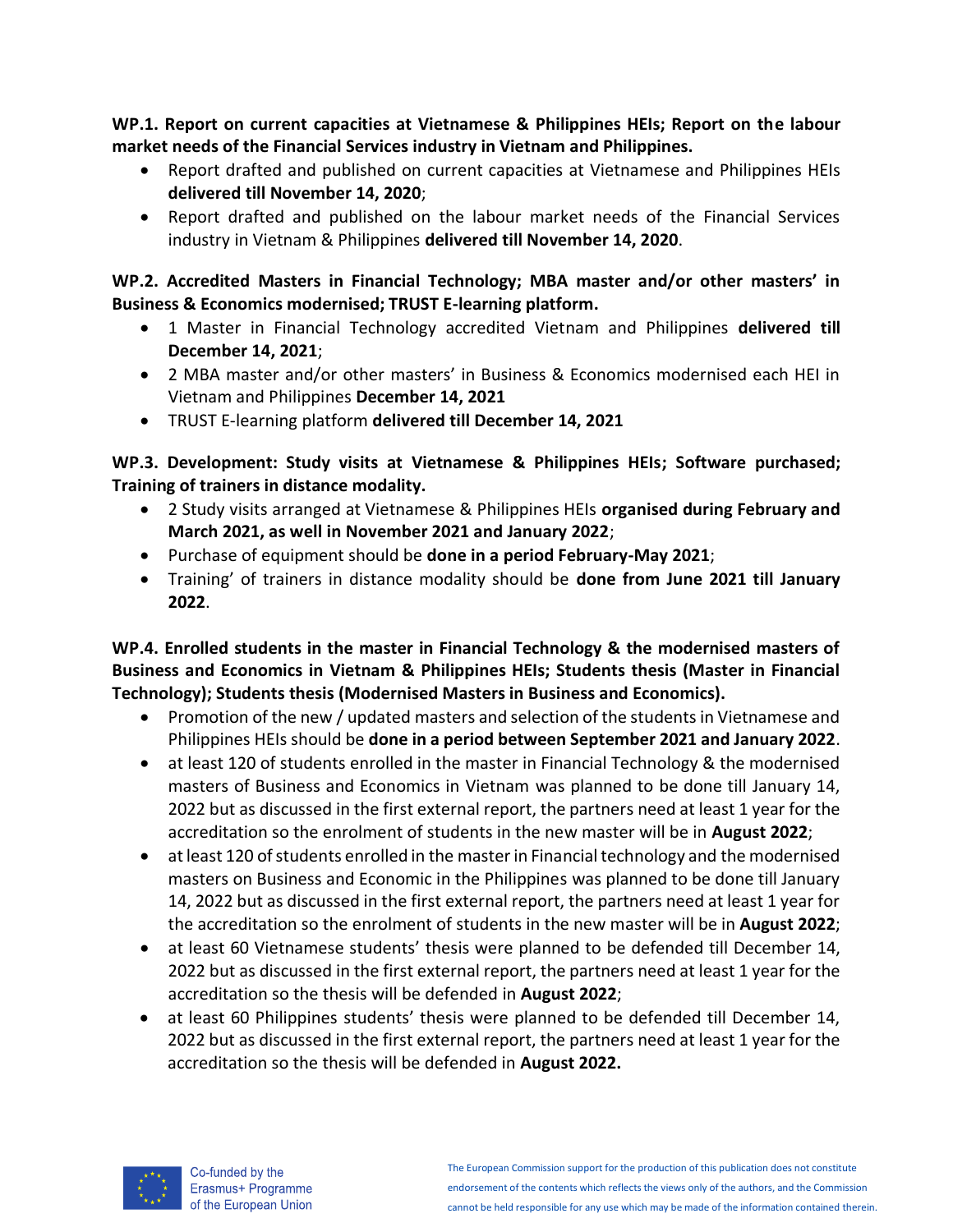### **WP.5. Quality Assurance & Evaluation Plan.**

- 1 Quality Assurance & Evaluation plan **drafted till March 14, 2020**;
- 4 Quality Assurance & Evaluation periodical Recommendations done till **November 15, 2020; July 14, 2021, January 14, 2022 and December 14, 2022**;
- 1 Recommendations for the implementation of the Master in Financial technology and the modernised masters of Business and Economics in Vietnam and Philippines **delivered till December 14, 2022**.

### **WP.6. Dissemination and Exploitation Plan.**

- 1 Dissemination & Exploitation Plan drafted **till March 14, 2020**;
- Promotional products **developed till April 2020**;
- 1 TRUST leaflet/card of the new Master in FinTech
- 1 leaflet/card on the modernised masters of Business and Economics;
- 1 TRUST Roll-up;
- at least 3 newsletters issued **at the end of each year of project duration**;
- 1 national Event in Vietnam **organised from October 2020 till January 2021**,
- 1 national Event in the Philippines **organised from October 2020 till January 2021**;
- Final Round Table Event in Vietnam **organised from November 2022 till January 2023**;
- Final Round Table Event in the Philippines **organised from November 2022 till January 2023**;
- 6 local promotional events each HEIs of partner country in order of spreading a word about new/modernised master programme **in period of October/December 2022**;
- 1 Online On-line community of practice of **professionals starts from July 2020**;
- **Project Website till March 14, 2020**;
- 2 social media pages **at least**.

### **WP7 Management.**

- 1 Management Handbook **drafted till February 15, 2020**;
- 7 minutes of the meetings drafted;
- 2 annual reports delivered to the EACEA **till 18 and 36 month project duration**;
- 6 financial internal reports
- Financial audit that will start **in a 36 month of project duration.**

The project activities that should be implemented up to February 28<sup>th</sup>, 2021 in accordance with the work plan and work packages will be presented and evaluated in the following text, after the methodology of this report is explained.

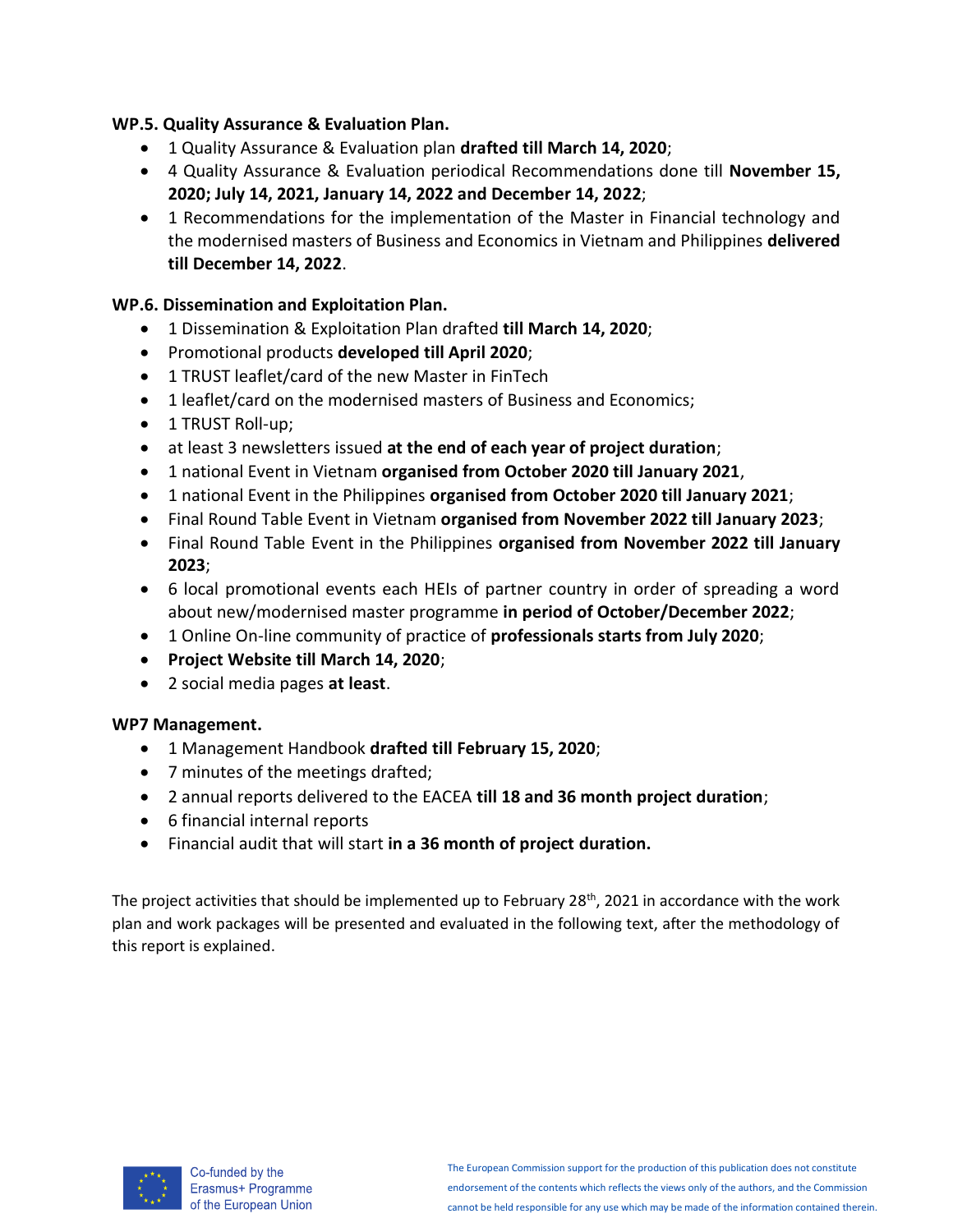# **2. Report methodology**

This methodology is based on the publication by prof. Ochrana<sup>1</sup> who focuses on the evaluation of public expenditure and public services in the system of program allocation of resources. The Erasmus project is basically also a program on which public expenditures are spent. For the needs of this report, the evaluator modified the methodology by proposing own sets of indicators as described below.

To evaluate the project, the following methodology is proposed, consisting of three areas:

- A) the efficiency and effectiveness of the project activities and project outputs
- B) the quality of project management and project outputs
- C) visibility and transparency of the project

**All indicators will be evaluated on a Likert scale 1-5 (1 is the worst, 5 is the best, 0 will be used if a given indicator is not applicable for the particular activity or output) and used for the WPs where appropriate.**

# A) The efficiency and effectiveness of the project activities and project outputs

- **1. Effectiveness (ideological area)**
- is there a methodological procedure or guideline within the project that determines the setting of objectives / measurable indicators for individual activities / outputs, proving the purpose of the provided resources?
- is there a methodological procedure or guideline within the project, which enables the evaluation of set goals / measurable indicators for individual activities / outputs, proving the purpose of the provided resources?
- if there is a methodological approach or guidance, have the objectives of the activities / outputs been evaluated?
- if the objectives of the activities / outputs have been evaluated, to what extent have they been met?

### **2. Efficiency (organisational, technical, financial area)**

- is there a methodological procedure or guideline within the project that determines the setting of objectives / measurable indicators proving the efficiency of the resources provided?
- is there a methodological procedure or guideline within the project, which enables the evaluation of set goals / measurable indicators, proving the efficiency of the provided resources?
- was the time schedule for the implementation of activities / fulfilment of outputs (with regard to COVID-19) observed?
- was the allocation of funds for the individual project partners adequate?
- was the drawing of funds for individual activities / outputs in line with the planned budget?

# B) The quality of project management and project outputs

### **1. Quality of the project management**

<sup>1</sup> OCHRANA, F. (2006). Programové financování a hodnocení veřejných výdajů: teorie a metodika hodnocení veřejných výdajů a veřejných služeb v systému programové alokace zdrojů. Ekopress, 189 pp.

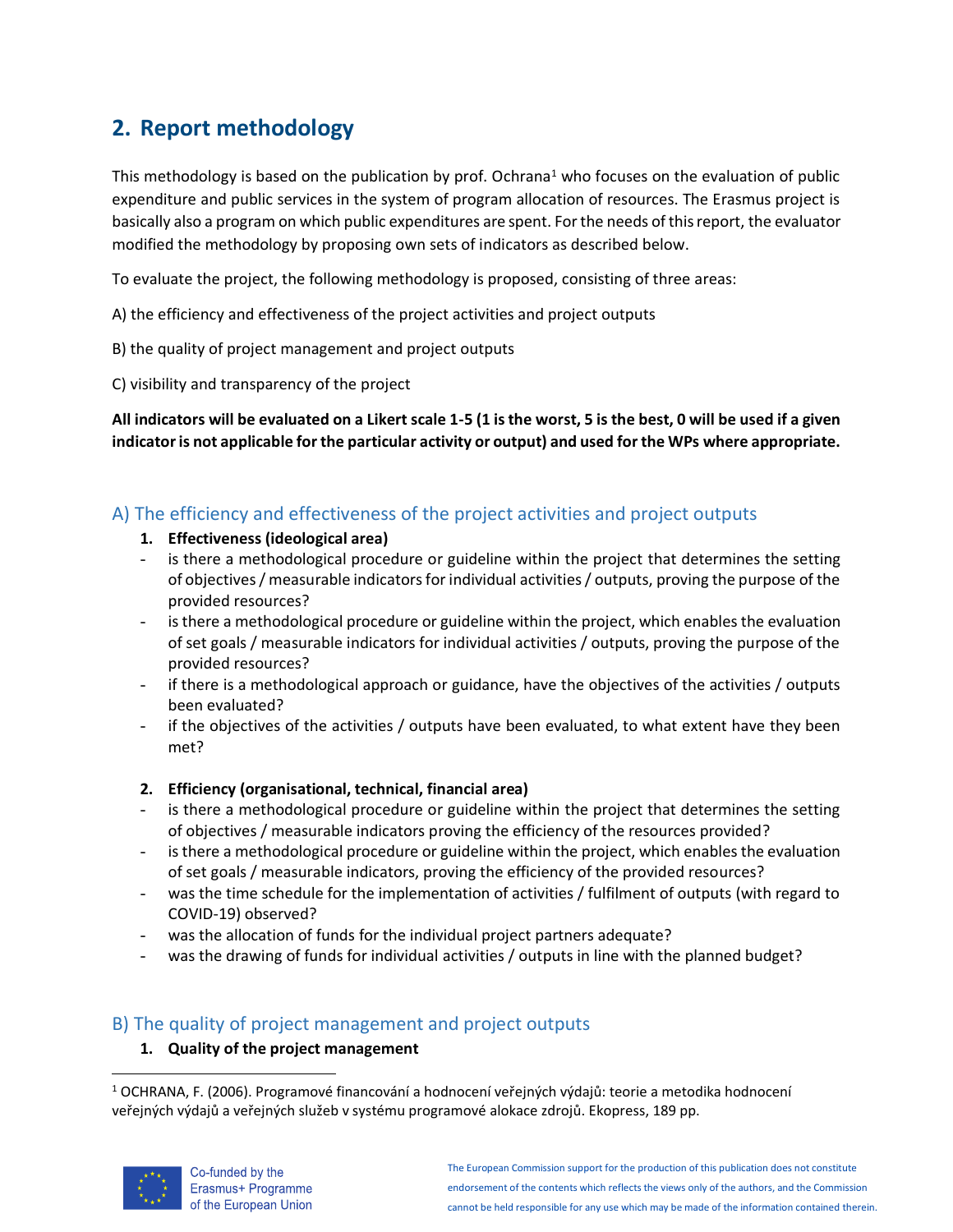- is the Steering Committee established?
- are the administrative conditions observed during the implementation of activities / approval of outputs?
- do the outputs adhere to the set structure / template (is a consistent and common format used for all document based deliverables)?
- is the communication of the partners equal?
- is a working space created to collect data and outputs of individual activities?
	- o is the data in the working space clear?
	- o is the data in the working space up-to date?

#### **2. Quality of the project outputs**

- does the output include comparative analysis of the existing documents, policies and initiatives on FINTECH in each HEIs partner institutions?
- does the output include the analysis of qualitative data collected from students, staff and administrators on professional development needs in FINTECH?
- does the output summarize the main issues?
- does the output include the analysis of risks and challenges?
- is collected data clearly analysed and summarized?
- are data and the results sufficient and significant, e.g. for the preparation phase purposes?
- Are recommendations for the improvement of the TRUST project in general included?
- recommendations for the TRUST master programmes are included and comprehensive:
	- $\circ$  Does the output describe the training needs for students on how to improve their competencies, knowledge and skills in FINTECH?
	- $\circ$  Does the output describe the training needs for teachers and universities' staff on how to improve their competencies, knowledge and skills in FINTECH?
	- $\circ$  Does the output include suggestion on how arrange /organise the training activity (training methodology)?
	- $\circ$  Are detailed recommendations on the masters on FINTECH specific contents included?
- after an event, are feedback forms distributed among participants (Appendix 4 Event evaluation form) and event reports related to feedback forms are prepared by responsible partner (University of Belgrade)

### C) Visibility and transparency of the project

- is there a methodological procedure or guideline within the project that determines how to observe visibility in the project?
- is there a methodological procedure or guideline within the project that allows the evaluation of visibility in the project?
- are the rules of conflict of interest of persons and organisations observed during the project implementation?
- is there any protection against possible corruption within the project?
- is the project easily accessible to the public with its objectives, partners, activities, etc.?
- is the course of activities regularly updated?
- are other communication channels besides the website regularly updated?
	- o Facebook
	- o Twitter
	- o LinkedIn
	- o ResearchGate

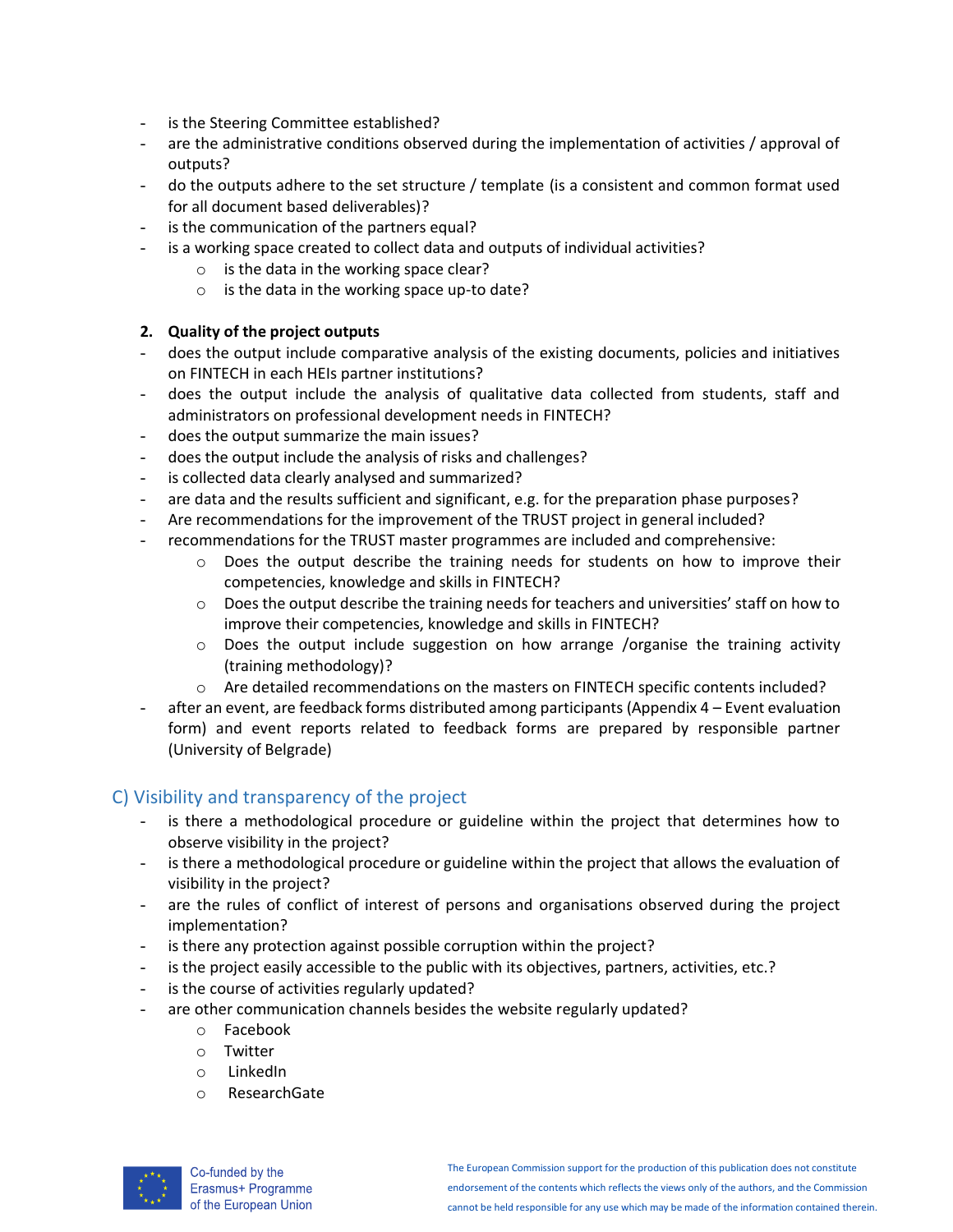- o other......
- is the published data clear?
- is there a proof that posters, roll-up and other promotional materials were displayed during the project events?

By the external expert evaluation for individual efficiency indicators, answers for the degree of fulfilment of efficiency goals will be obtained and similarly for effectiveness indicators answers for fulfilment of effectiveness goals will be obtained. For both areas, the values are taken as the arithmetic average of the evaluation of indicators in the given areas. The evaluator recorded the results of both answers in the matrix:

efficiency

| S                                  | G |               | Н |   |               |
|------------------------------------|---|---------------|---|---|---------------|
| 4<br>m                             | D |               | E | F |               |
| $\sim$<br>$\overline{\phantom{0}}$ | Α |               | в | C |               |
|                                    |   | $\mathcal{P}$ | ς | 5 | effectiveness |

The Economy Matrix: The efficiency and effectiveness of the project deliverables

In the next step, the process for the quality of project management and quality of the project output was repeated to create The Quality Matrix. In the last step the process will be repeated to get The Publicity Matrix.

The matrix can be interpreted as follows:

- A = absolute dissatisfaction (in both areas)
- B = neutral rating in terms of area on the X axis and absolute dissatisfaction with area on the Y axis
- C = absolute satisfaction with area on the X axis and absolute dissatisfaction with area on the Y axis
- D = absolute dissatisfaction with area on the X axis and a neutral rating with area on the Y axis
- $\bullet$  E = neutral rating (in both areas)
- F = absolute satisfaction with area on the X axis and neutral rating with area on the Y axis
- G = absolute dissatisfaction with area on the X axis and absolute satisfaction with area on the Y axis
- H = neutral attitude with area on the X axis and absolute satisfaction with area on the Y axis
- I = absolute satisfaction (in both areas)

Note: For the final version of the evaluation report also other external experts (e.g. teachers, ministry employees, etc.) from the partner countries will be approached in order to evaluate the quality of the outputs, especially those concerning creation of new curricula, from the practical point of view.

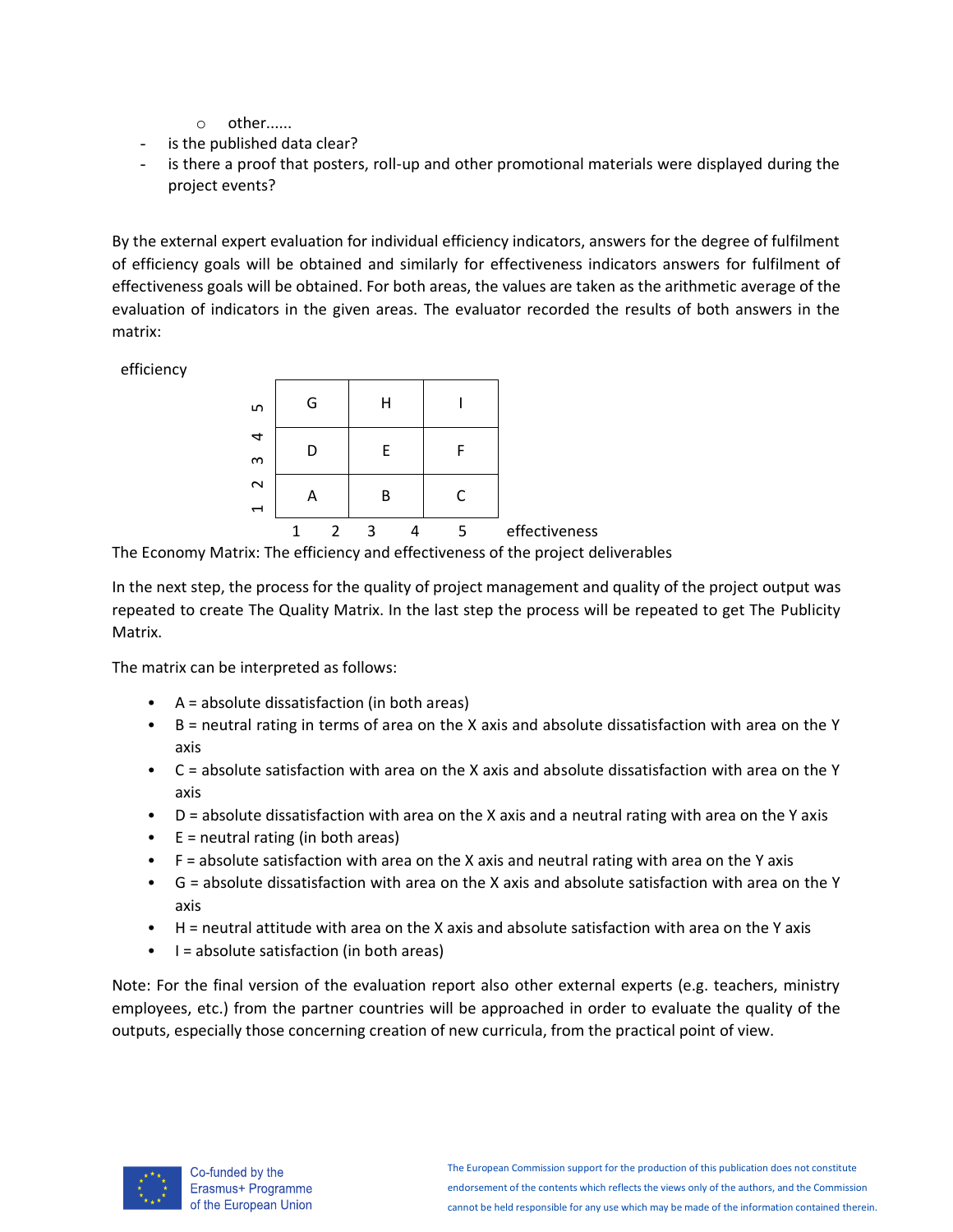# **3. Evaluation of the activities**

The activities performed from the beginning of the **project up to February 2021** were evaluated in the first report. In this report, the work done since **March 2021 up to April 2022** will be evaluated, structured in the respective working packages (WPs). WP6 on Dissemination and Exploitation Plan will be evaluated separately in the part Publicity of the project. WP7 Management will be also evaluated separately in the part Project management. At the end of the efficiency and effectiveness of the project activities and project outputs are evaluated.

# **3.1. WP1 Mapping the current capacities of HEIs and the labour market needs of the Financial Services Industry in Vietnam and Philippines**

**The WP 1 was evaluated in the first report and no changes were made since February 2021, this part of the report does not need an update.**

# **3.2. WP2 Accredited Masters in Financial Technology; MBA master and/or other masters' in Business & Economics modernised; TRUST E-learning platform**

**The Mapua University, Philippines** has prepared all documentation needed for accreditation and it was approved by the Mapua Academic Council. Estimated process of getting an accreditation license may take a year, expected date is July 2022 or August latest. The team working on the accreditation activities does not recognize any particular risk that can jeopardize the process of obtaining the accreditation.

**The College of Economics, Hue University, Vietnam** has prepared accreditation documentation and it was presented twice to the Management of the Hue University in order to be approved. Expected date of obtaining the accreditation licence is August 2022.

**Ho Chi Minh City Open University, Vietnam** prepared the documentation for accreditation in October 2021. Ho Chi Minh University City Open University has additional challenge as they need to get an approval from the ministry level, which is different to other two Vietnamese partner universities and therefore has some additional steps in completing documentation. There were several risks indicated by the Ho Chi Minh City Open University management (administrative process, COVID-19).

**The University of Economics and Business**, Vietnam has prepared the documentation for accreditation. in November 2021. The proposal was sent to the (1) Academic Council of the university on approval before sending to the (2) Vietnam National University, Hanoi for their approval. After that, they will have to communicate with the (3.1) Ministry of Education and Training and the (3.2) Ministry of Finance in order of getting the final approval. I.e. the accreditation process is very complex in Vietnam, which was recognized as a risk that can occur during process of getting an accreditation license.

**The School of Advanced Studies of Saint Louis University, Philippines** submitted the accreditation documents to the Commission on Higher Education Regional Office (CHED) Regional Office in November 2021.



Co-funded by the Erasmus+ Programme of the European Union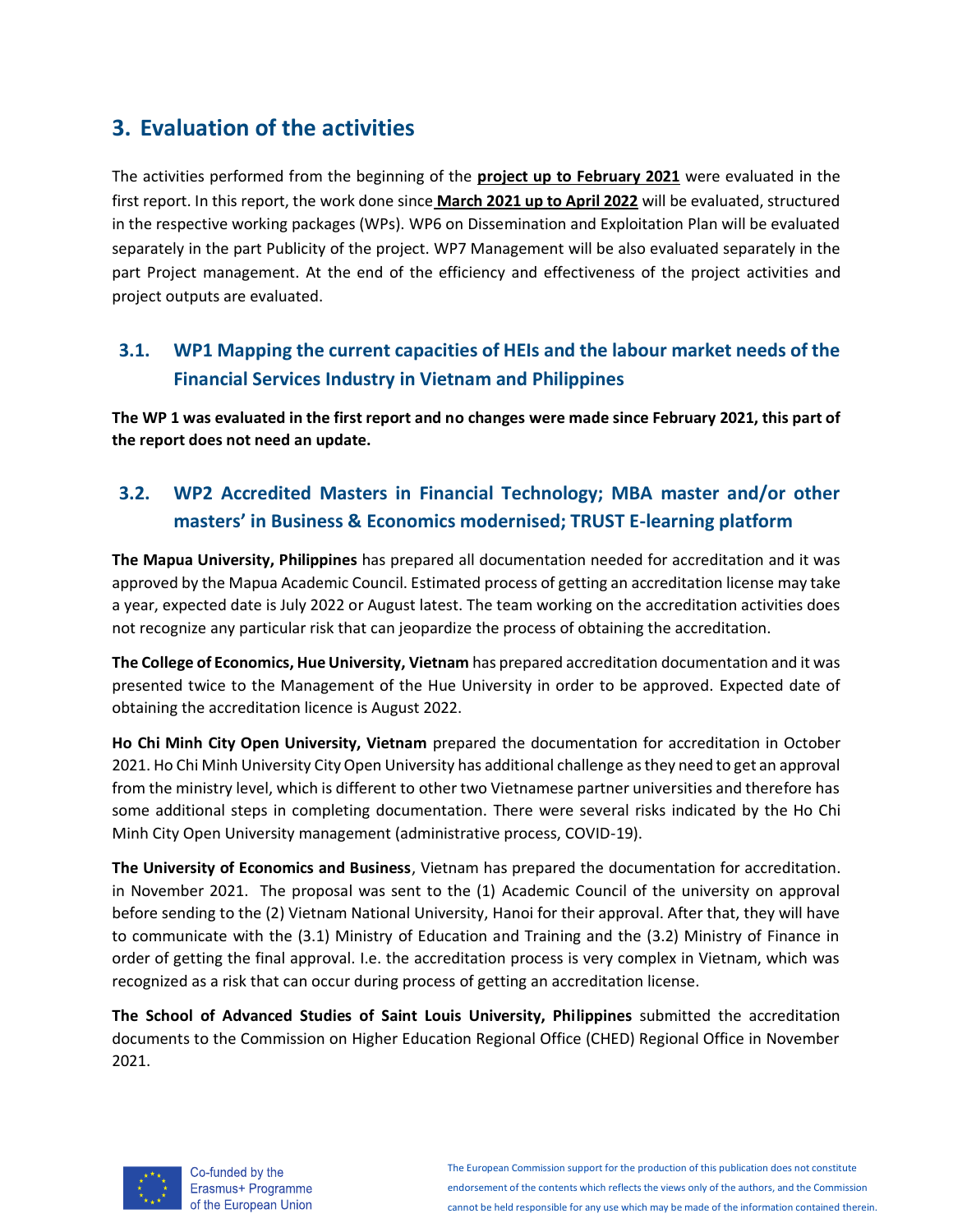**University of Cebu, Philippines** modernized one master programme and teaching by this curriculum started in September 2021. They also prepared the documentation for accreditation and it was submitted to the Commission on Higher Education (CHED) Regional Office in August 2021. The University of Cebu should obtain the accreditation licence for academic year 2022/2023 in August or September 2022.

**Based on the above mentioned it can be said that the accreditation process is running and all documents at all partner universities in Vietnam and Philippine have been submitted. It can be expected after taking administrative and other risks into the account that the accreditation license will be granted to the partner universities in Vietnam and Philippine in August 2022 latest.**

# 3.2.1. Master in Financial Technology and Digital Innovation

The master is designed as second cycle qualification according to the European Qualifications Framework (level 7) and the Bologna process. This cycle includes 90-120 ECTS credits, with a minimum of 60 credits at the level of the 2nd cycle.

The course content includes the following main topics:

- 1 Corporate finance and financial intermediation (5ECTS)
- 2 Introduction to FinTech (2ECTS)
- 3 Blockchain and cryptocurrency (2ECTS)
- 4 Artificial Intelligence and Machine Learning in finance (8ECTS)
- 5 The role of Big Data (2ECTS)
- 6 Fintech in the field of banking, insurance and asset management (22ECTS)
- 7 The perspectives of money and market (8ECTS)
- 8 The evolution of financial services (2ECTS)
- 9 Entrepreneurship in the Fintech sector (2ECTS)
- 10 Internship /final Thesis (6ECTS)

The syllabus ot the Master in FINTECH and syllabi of modules are evaluated in the following table based on the report methodology.

| Indicator                                                             |  | 4 | 5 |  |
|-----------------------------------------------------------------------|--|---|---|--|
| Objectives and contents                                               |  |   | x |  |
| Learning outcomes                                                     |  |   | x |  |
| Knowledge and Understanding                                           |  |   | x |  |
| Application and Problem-Solving Abilities<br>$\overline{\phantom{a}}$ |  |   | x |  |
| Professional profile                                                  |  |   | х |  |

#### **Quality of the project outputs – 2.1 Master in Financial Technology and Digital Innovation**

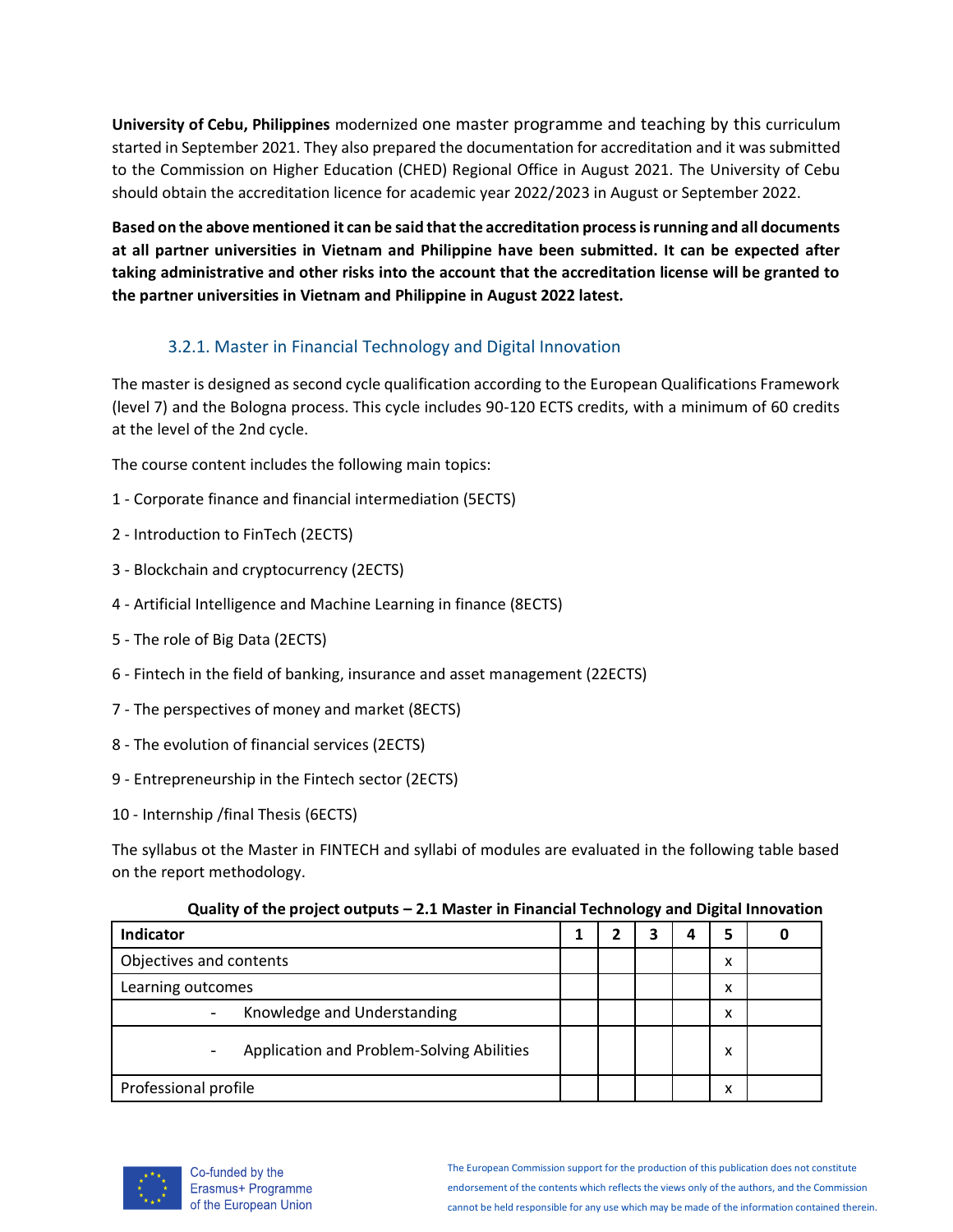| Instructional Method                                   |  |  | x |  |
|--------------------------------------------------------|--|--|---|--|
| Assessment Criteria and Methods of Evaluating Students |  |  |   |  |
| Collaboration with the Fintech Industry                |  |  |   |  |
| Module knowledge, skills and competencies              |  |  | x |  |
| Module lessons                                         |  |  |   |  |

The main syllabus as well as syllabi of the modules are prepared in a very high quality.

**The total score for the Deliverable 2.1 Master in Financial Technology and Digital Innovation is 5.00 (an average of the individual scores for the given indicators).**

# 3.2.2. MBA master and/or other masters' in Business & Economics modernised each HEI in Vietnam and Philippines

As already mentioned, the University of Cebu, Philippines modernized one master programme and teaching by this curriculum started in September 2021. There is lack of information on modernization of the programmes at other partner HEIs in Vietnam and Philippines, on the Google Drive platform there are indicated programmes that should be modernized and also versions which look like modernized curricula. But the external evaluator could not find any updates on progress whether these updated versions have been approved or not yet. Therefore, this part is not evaluated as proposed in the report methodology.

### 3.2.3. TRUST E-learning platform

Originally, the project envisaged setting up a public part of TRUST website (https://www.trustproject.eu) and an internal part – TRUST Workspace platform as internal tool for project communication and project management within project partners. The consortium has decided to use Google Drive for file storage and sharing. The drive can be accessed here: [https://drive.google.com/drive/folders/1DLBJc9fjuWKG4S6L6Q7LvtI1IS40aPff.](https://drive.google.com/drive/folders/1DLBJc9fjuWKG4S6L6Q7LvtI1IS40aPff) All partners were added to the project folder. Google Drive is used for sharing working documents, project management information and working documents of deliverables.

It also contains the education and learning materials for the Master programme in FinTech (Distance learning material for platform). These materials include presentations, videos, self-assessment lessons and tests. The external evaluator is not an expert on the topics in all modules so she does not evaluate the content and quality of the materials. But from the methodological point of view it can be stated that the methods used and variety of materials meet the high standards for university education. However, some modules do not contain syllabus, namely modules 4, 9, 11 and 12. All syllabi are available on the project website but they should also be included in the Google Drive. From the clarity point of view, it is a little bit confusing to have lesson 10 there twice:



Co-funded by the Erasmus+ Programme of the European Union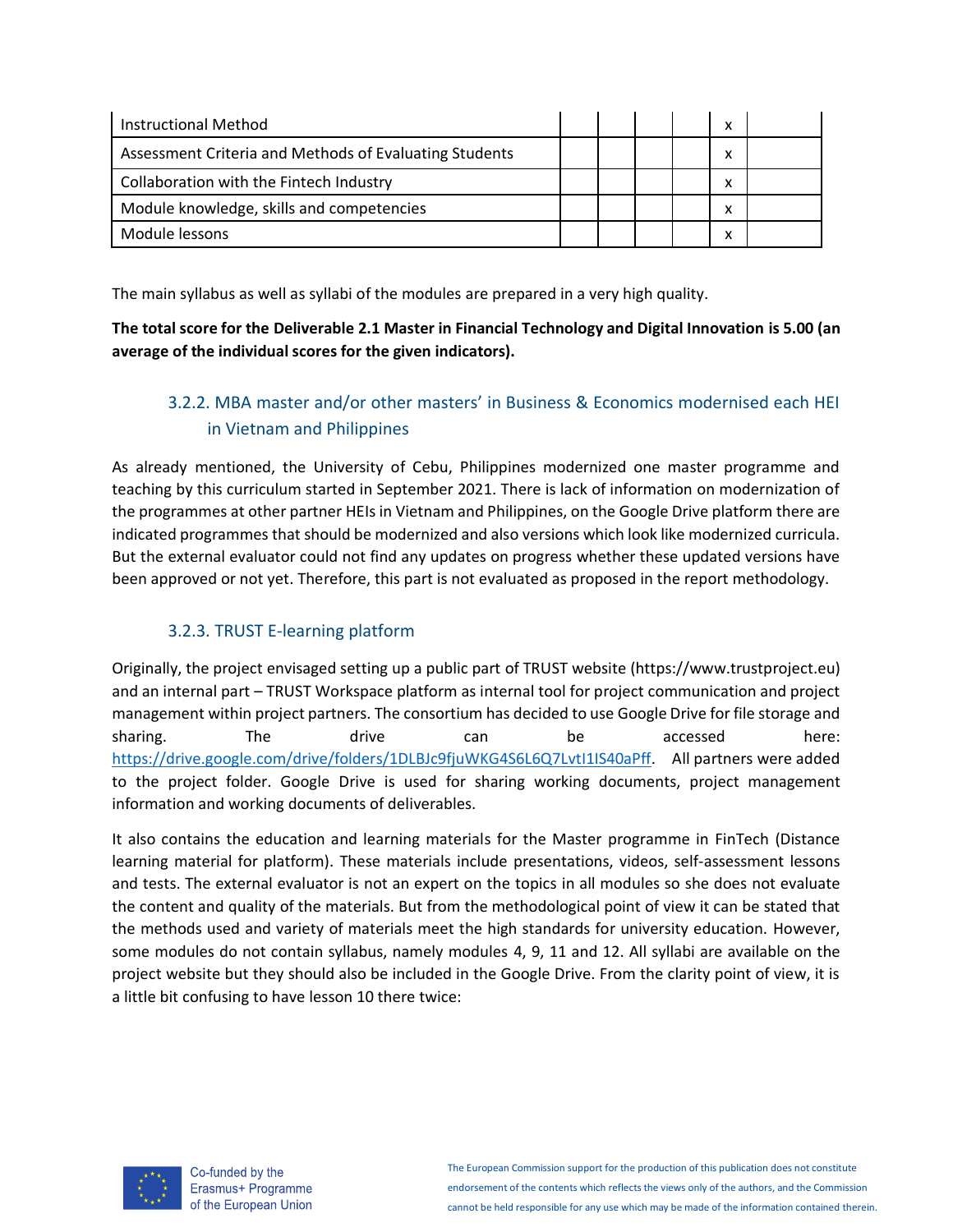| R          | 1 Analytics and Progra | 2 Money, Banking and<br>O9.            |            | 3 Innovation, Intrapren |     | 4 Digital and Open Ban | 5 Finance, Artificial Int   | lia. | 6 Monetary System an   |
|------------|------------------------|----------------------------------------|------------|-------------------------|-----|------------------------|-----------------------------|------|------------------------|
| R          | 7 Blockchain and Appli | <b>EXECUTE:</b> 8 Asset Pricing and Po |            | 9 Advanced Corporate    | 7 E | 10 Big Data in Finance | 11 Financial Economet<br>E. | le.  | 12 Risk Analysis and Q |
| <b>P</b> E | 13 Business Valuation  | Lesson 10-Prescriptive<br>l E          | $\Box$ old |                         |     |                        |                             |      |                        |

The abovementioned issues are reflected in the score table for this activity in WP3.

| Indicator                                               |  | 4 |   |  |
|---------------------------------------------------------|--|---|---|--|
| outputs cover all topics set in the project application |  |   | х |  |
| outputs used a wide range of materials and methods      |  |   | x |  |
| outputs have all necessary components, e.g. syllabus    |  | x |   |  |
| Clarity of the platform                                 |  | x |   |  |
| Up-to-datedness of the platform                         |  | x |   |  |

| Quality of the project outputs - TRUST e-learning platform on Google Drive |
|----------------------------------------------------------------------------|
|----------------------------------------------------------------------------|

**The total score for the Deliverable 2.3 TRUST e-learning platform is 4.40 (an average of the individual scores for the given indicators).**

# **3.3. WP3 Development: Study visits at Vietnamese & Philippines HEIs; Software purchased; Training of trainers in distance modality**

Activities in WP3 of the TRUST project aim to equip the universities with the competences and knowledge as well as the needed equipment to deliver the proposed new master in Fintech and the modernised programmes. In particular, the WP3 aimed to support Knowledge Exchange and Training of HEI staff through two key activities 3.1 (Study visits at Vietnamese & Philippines HEIs) and 3.3 (Training of trainers in distance modality). Alongside these knowledge exchange and training activities, a component of WP3 activity was to equip partner universities with suitable equipment to prepare and deliver new and modernised qualifications (3.2 Purchase of equipment).

# 3.3.1. Study visits arranged at Vietnamese & Philippines HEIs & Training' of trainers in distance modality

Because of the pandemic situation of COVID-19, the travelling was restricted and this led to changes in activities, e.g. online instead of face-to-face delivery whilst keeping the WP3 objectives. On-line meetings certainly have their drawbacks. On the other hand, a positive fact in this case was that they enabled to deliver a professional development programme to HEIs from both partner countries at once, ensuring cross-university and international knowledge exchange.

The updated WP3 TRUST Knowledge exchange and training of HEIs staff integrated programme (3.1/ 3.3) consisted of:



Co-funded by the Erasmus+ Programme of the European Union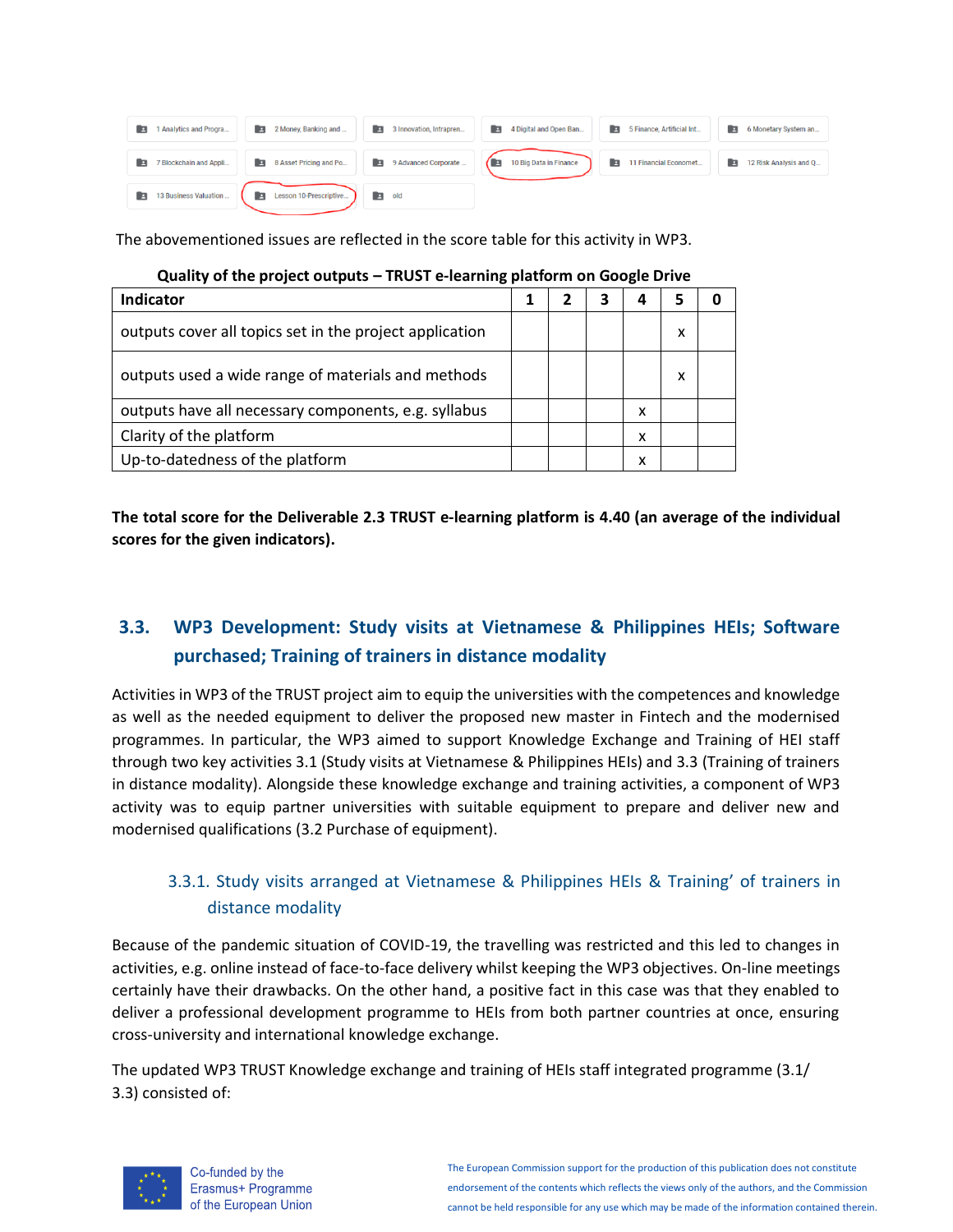- Three online staff training workshops offering training of staff on novel models and online teaching in Fintech (equivalent to initially proposed Activity 3.3 'Training of trainers in distance modality').
- Inter university knowledge sharing study groups focussing on knowledge exchange and cocreation (equivalent to initially proposed Activity 3.1 'Study visits at Vietnamese & Philippines HEIs').
- Final showcase an additional activity aimed at integrating the activities from the workshops and study groups and sharing results more widely (additional Activity in WP3).
- Training on OBS studio software to record video lessons (additional Activity in WP3).

Although the developed activities 3.1 and 3.3 above broadly align with originally proposed activities 3.1 and 3.3, it is important to note that through the redesigning of WP3 structure and together with Activity 3.2 Purchase of equipment (which remained unchanged) the whole professional development program contributed to the overall aims of WP3 in an integrated way and included additional improvements such as cross-university knowledge exchange and co-creation, professional development certificates for participants and a final showcase. The adapted implementation fulfilled the initial goals of the WP3 and it even went beyond through the use of a fully integrated online professional development programme.

The WP3 team created an integrated professional development programme based on the results of the Baseline study and identified training needs in WP1 and further validated through feedback from industry and academic partners. Based on that, the main 3 areas for the professional development programme were identified: financial technology competence, transferable competencies and supporting online learning experience.

The updated WP3 TRUST Knowledge exchange and training of HEIs staff integrated programme (3.1/ 3.3) consisted of:

- Online Staff training workshops.
- Inter-university Study groups.
- A final Showcase Event.
- Training on OBS studio software to record video lessons.

**Online Staff training workshops** (as equivalent to initially proposed Activity 3.3 'Training of trainers in distance modality') were open to wider audiences of university staff involved in delivery of Fintech Master and related subjects. There were three online Professional Development Workshops in total: 1. Financial Technology Horizons (140 participants), 2. Preparing Professionals for the Future of FinTech (89 participants), 3. Harnessing Digital Learning Opportunities (60 participants).

In parallel to the online workshops, a series of study groups specifically aimed at staff, who had a design role in producing the masters and focused on knowledge exchange and co-creation (equivalent to initially proposed Activity 3.1 'Study visits at Vietnamese & Philippines HEIs'), was organised. In total, **12 interuniversity and international study groups**, each led by one local facilitator from the partner countries and supported by the WP3 team. The study groups focused on knowledge exchange on current FinTech teaching practises, sharing reflections on input delivered through the online workshops and co-creating pedagogical content. In order to initiate internal visibility of staff development, the WP3 team created a novel activity of issuing certificates to the staff members who engaged with several steps of the inter-

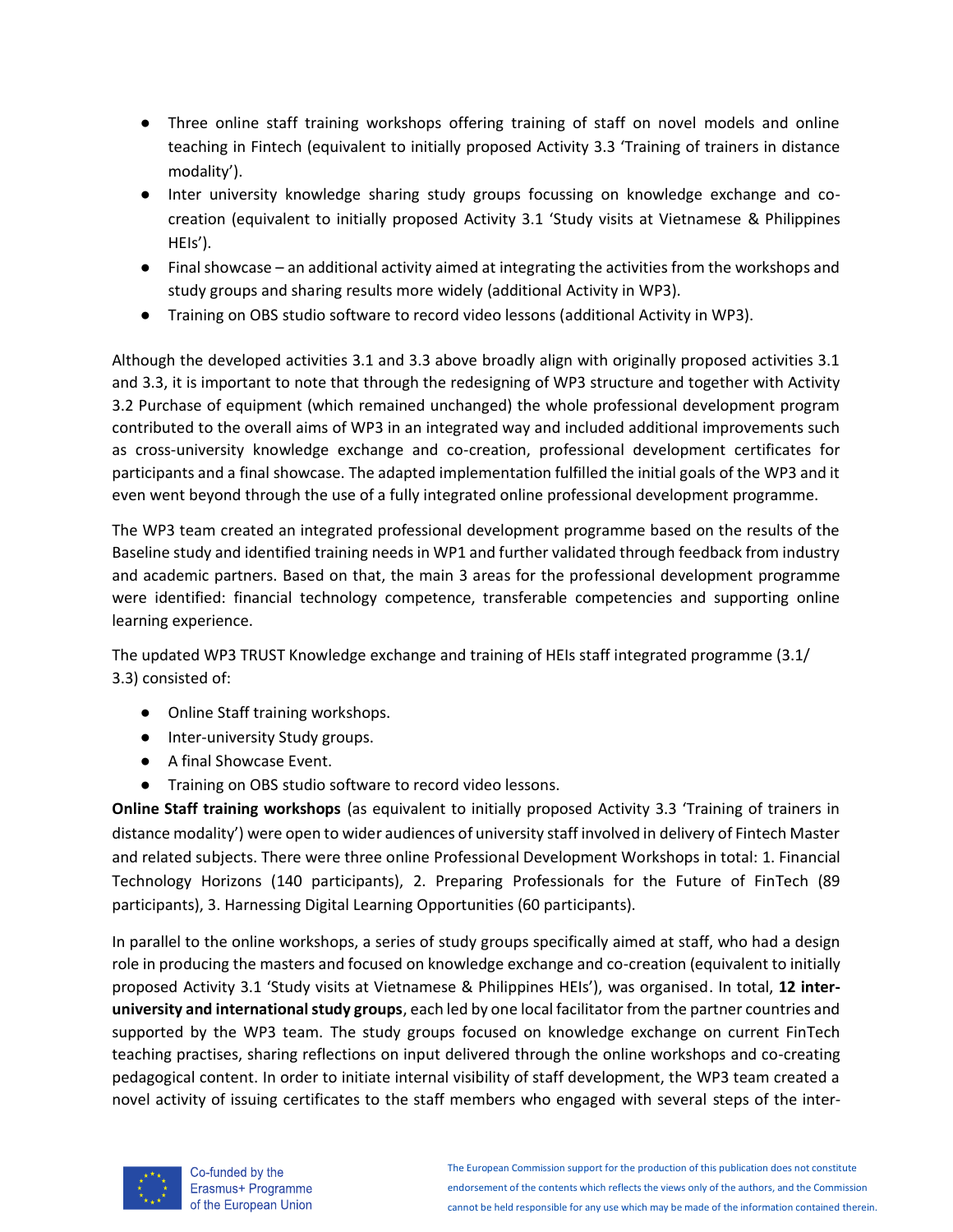university study groups. Two types of certificates were prepared for this phase of the programme: TRUST Fintech Teaching Professional - Certificate of Competence (obtained by 25 participants) and TRUST Fintech Teaching Professional - Certificate of Attendance (obtained by 48 participants).

An additional Activity (3.4) was organised after the conclusion of the Professional Development Workshops and Inter-University Study Groups. **Final Showcase event** aimed at integrating the activities from the workshops and study groups and sharing results more widely and was attended by 55 participants, both from partner universities and senior staff officials from other universities and the industry. This activity was added in order to further promote knowledge exchange and showcase outputs co-created by participants to a wider audience.

**Online Staff Training Workshops with OBS studio** as another additional Activity (3.5) was organised in July 2021. This online training session was developed for professors and other professionals among the partners in charge of the video lessons recording on the OBS studio software. The participants learnt to produce their video lessons autonomously, including the post-production phase (video lessons check and updating, graphical design, storage, uploading in the TRUST eLearning platform, etc.).

| The outputs of activities 3.1, 3.3, 3.4 and 3.5 are evaluated in the following table. |  |
|---------------------------------------------------------------------------------------|--|
|---------------------------------------------------------------------------------------|--|

| adding of the project outputs for the suctivities six, sisi, six and sis |  |  |  |   |   |  |  |  |  |
|--------------------------------------------------------------------------|--|--|--|---|---|--|--|--|--|
| Indicator                                                                |  |  |  | Δ |   |  |  |  |  |
| Outputs build on previous analysis of real needs                         |  |  |  |   | х |  |  |  |  |
| Training methodology                                                     |  |  |  |   | x |  |  |  |  |
| Meeting the set objectives                                               |  |  |  |   | х |  |  |  |  |
| Flexibility & updating the WP due to the COVID-19                        |  |  |  |   | x |  |  |  |  |
| Innovations (e.g. certificates)                                          |  |  |  |   | x |  |  |  |  |
| Feedback forms (in case of events) and event reports                     |  |  |  |   | x |  |  |  |  |

**Quality of the project outputs for WP3 activities 3.1, 3.3., 3.4 and 3.5**

**The total score for the activities 3.1, 3.3, 3.4 and 3.5 of WP3 is 5.00 (an average of the individual scores for the given indicators).**

# 3.3.2. Purchase of equipment

A needed equipment, including FinTech software is to be purchased for HEIs in Vietnam and Philippine partner countries. Each partner country shall customise the software to purchase according to their needs.

This activity is rather of internal character and the data for evaluation were drawn from the Google Drive platform and Report on progress no. 3 prepared by prof. Sladjana Benkovic. Documents on Google Drive are from June and July 2021: a general guidance for a tendering procedure, equipment list and approval of the equipment list by the Project Officer. Based on this approved equipment list, the Vietnam and Philippine HEIs prepared the proposals for purchasing of the equipment. In Report on progress no. 3, there is information on the progress in purchase of equipment. It states that most of the HEIs either the proposal for purchasing of the equipment was discussed or the process of equipment purchasing was about to start. Only two HEIs, namely the University of Economics and Business in Vietnam and The School of



Co-funded by the Erasmus+ Programme of the European Union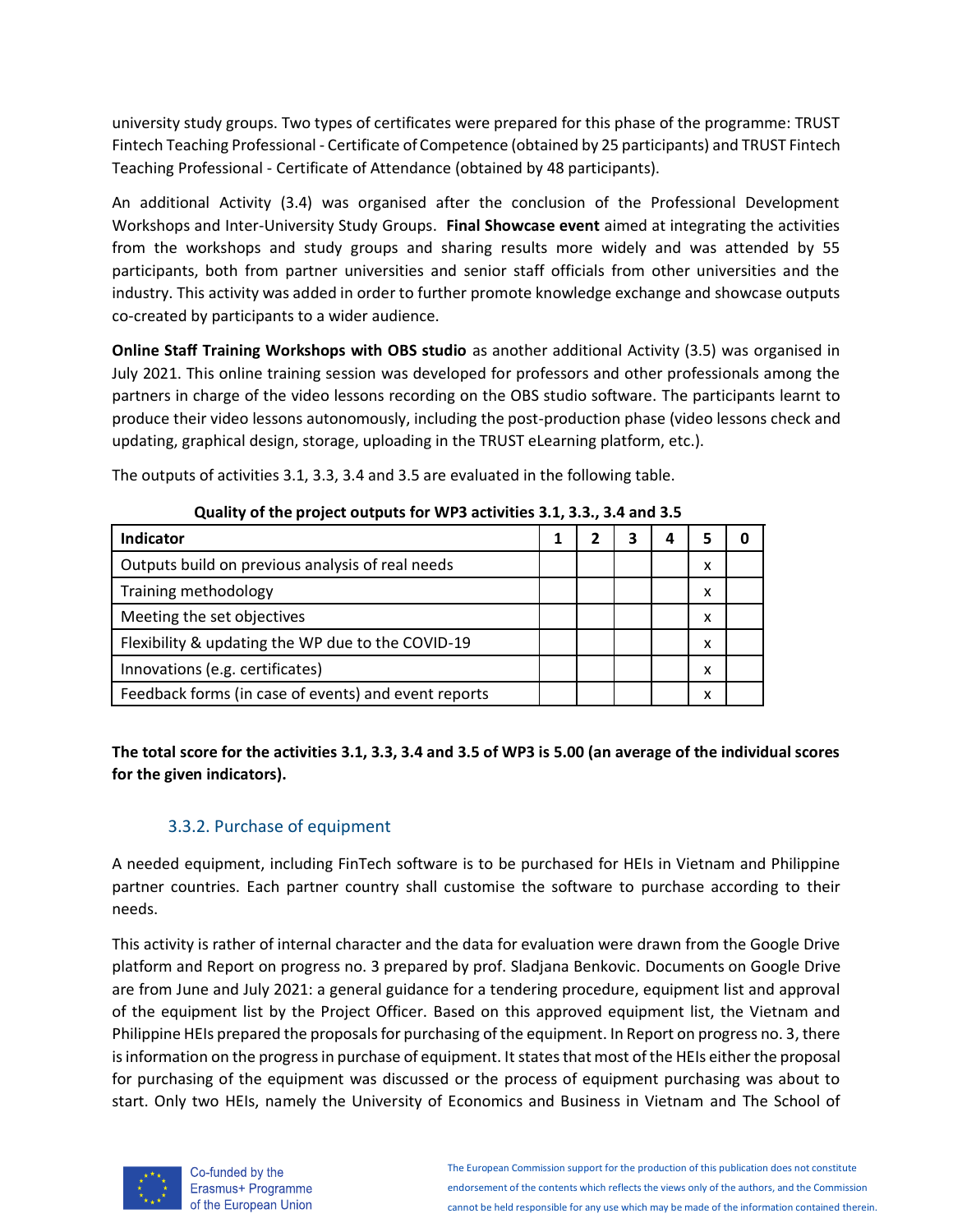Advanced Studies, Saint Louis University, have completed almost all activities regarding the purchase of equipment. But the Report on progress no. 3 was due to  $26<sup>th</sup>$  of December 2021 and in meantime, the email communication with project coordinators confirmed that all the universities have finished the purchase of the equipment.

# **3.4. WP4 Enrolled students in the master in Financial Technology & the modernised masters of Business and Economics in Vietnam & Philippines HEIs; Students thesis (Master in Financial Technology); Students thesis (Modernised Masters in Business and Economics)**

Regarding the enrolments of the new Master in FINTECH, the scheduling will depend on the accreditation licenses in each Vietnam & Philippines HEIs. As already mentioned, this should be obtained by August 2022, therefore the WP4 cannot be evaluated in this report.

All Vietnam & Philippines HEIs have started the promotion on offering of the new master programme in field of financial technology and digital innovation, and the modernization of existing programmes. Among the promotional activities are posters, videos, seminars and workshops as well as posting information about modernized and newly accredited master programme on official HEIs websites and social media.

# **3.5. WP5 Quality Assurance & Evaluation Plan**

In this WP, three activities are evaluated: The Quality Assurance & Evaluation plan, version 2 and the Quality Assurance & Evaluation periodical Recommendations delivered on months 18 and 23 of the project.

**The Quality Assurance & Evaluation plan V2** was updated on 26<sup>th</sup> March 2021, the biggest change being the shift of the WP6 leadership from P11 Ho Chi Minh City Open University to P8 Fintech Philippines Association. The change came into force on  $1<sup>st</sup>$  April 2021, for this purpose a small part of the budget was re-allocated from P11 to P8 (in particular the staff efforts of the Dissemination and Exploitation tasks are reduced).

Furthermore, some changes were made in the text to make it more clear and comprehensive. The contents and structure of builds on the description provided in the project application. As foreseen by the application, the Quality Assurance and Evaluation Plan is envisaged to consist of internal and external components. The list of appendixes, providing 5 templates for the project documents and outputs was updated as well:

- Appendix 1. TRUST document template.
- Appendix 2. TRUST Power point presentation template.
- Appendix 3. TRUST Event attendances list.
- Appendix 4. TRUST Event evaluation form.
- Appendix 5. TRUST Risk register.

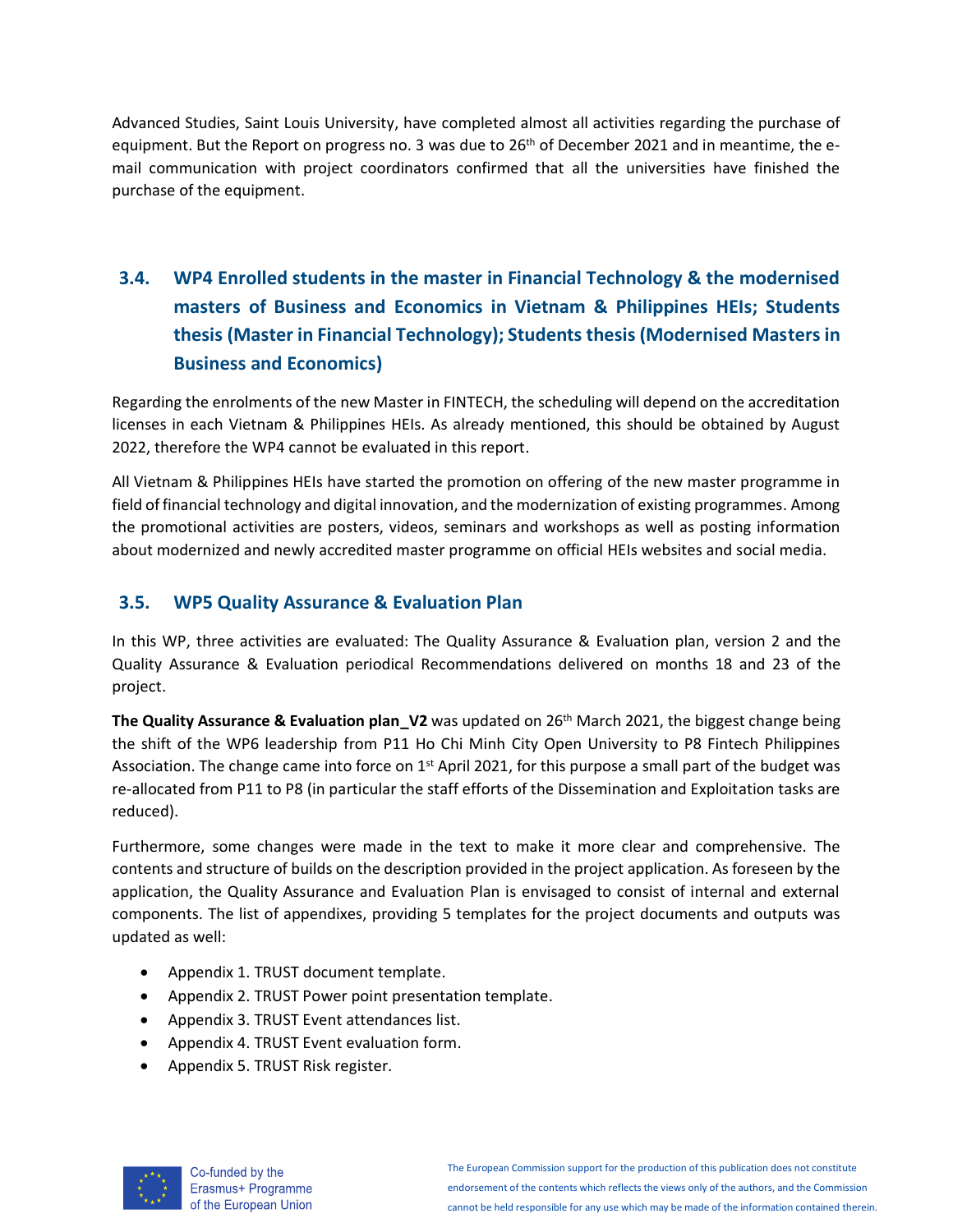As such, The Quality Assurance & Evaluation plan is elaborated on a very good level and is an excellent tool to secure the highest quality of the project possible. The scoring of the indicators for the Plan is in the Summary of the indicators, altogether with other strategic documents, e.g. the Project Management Handbook.

**The Quality Assurance & Evaluation periodical reports** are based on the achieved results in two periods months of TRUST ERASMUS+ project duration: months 11-18 and months 18 – 23. The Report stresses out the fact of the challenges given by the COVID-19 pandemic situation. The project is adapting the projected activities and transferring them to the online platform. In this regard, it is important to note that all meetings were held online. This means that consortium meetings, on the one hand, are held more often than initially is planned by project proposal, but on the other hand, many meetings and research activities that should be organized at the local level now face difficult circumstances because of organization in the online environment. But the project coordinator recognizes project risks and jointly with all partners makes significant efforts to support and gave instructions to all partners how to handle the situation caused by the COVID-19.

**The Quality Assurance & Evaluation periodical report no. 2 (moths 11-18)** concluded the closure of WP1 and start of designing and accreditation of master degree programme activities that are deliverable of WP2. Due to the circumstances caused by the COVID 19 pandemic, many meetings of the bodies in charge of accreditation were not possible be arranged as planned, and there was an anticipation of certain time deviations. This was indicated by all HEIs in charge of designing, modernizing or accrediting Master's programmes. The report describes the progress on WP2 activities of the particular HEIs (in what stage the necessary documentation is). Regarding WP3, the report explains the use of online meetings instead of offline study visits for the horizontal transfer of knowledge. It also warns about the delay in the equipment purchase. Progress on WP6 activities (Dissemination and Exploitation) explains the limitation to the project visibility due to the fact that offline events cannot be organised and points out the importance of online events. In this part, the report suggests that social networks do not sufficiently follow the activities related to the project meetings and this type of communication with the target group is not sufficiently used. The project management (WP7) is praised for good managing, organising many online meetings online at the request of partner HEIs or when coordinators consider that a particular activity would be a challenge for partners. The financial reports were submitted on time.

**The Quality Assurance & Evaluation periodical report no. 3 (moths 18-23)** is focused on four WPs, namely WP2, WP3, WP4 and WP6. This time the report is not structured by the WPs but by the HEIs and institutions in partner countries. It was a bit confusing from the beginning because the first two reports have different structure and the consistency in the structure would have been better. But the report is still well prepared and contains lot of useful information on running of the TRUST project. Regarding the WP2, the report indicated the progress for all HEIs in partner countries, stating that the accreditation process is an extremely complex activity and needs a full attention from all partners to be completed as soon as possible. It also partially mentions the status of modernization of existing master programmes. For WP3, the report deals with two deliverables – the trainings, which were held online successfully, and with equipment purchase which has been delayed. Implementation of WP4 has been delayed too. As already mentioned, this WP is connected with the accreditation (first, the HEIs must obtain accreditation license for the new master programme in FinTech, only then the enrolment and teaching can begin). But the HEIs have at least started with promotion of the new master programme among their students. The WP6 activities focused on the project visibility are developed by all partners. They published information



Co-funded by the Erasmus+ Programme of the European Union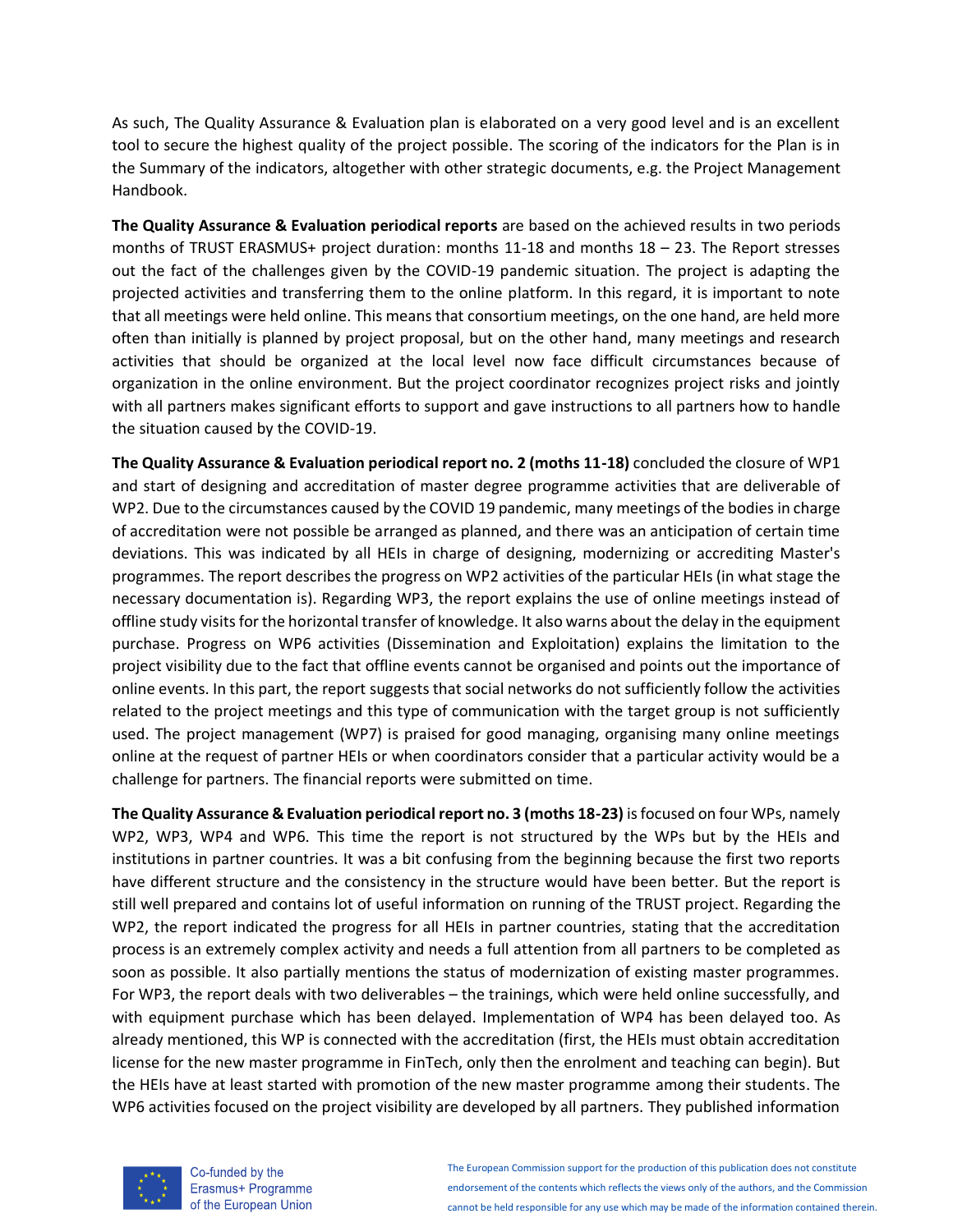on the TRUST project on their official websites and social networks. The visibility is spread via online meetings as well.

The reports further inform about the timeline of other activities and provide a brief list of recommendations on which also this external report builds on. Based on the above mentioned, the Quality Assurance & Evaluation periodical reports are scored as follows:

| $\alpha$ and the project existing the district results in the second contraction in the second second that $\alpha$ in $\alpha$ |  |  |  |  |   |  |  |
|---------------------------------------------------------------------------------------------------------------------------------|--|--|--|--|---|--|--|
| <b>Indicator</b>                                                                                                                |  |  |  |  |   |  |  |
| output summarizes the main issues                                                                                               |  |  |  |  | v |  |  |
| output includes the analysis of risks and challenges                                                                            |  |  |  |  | x |  |  |
| data and the results are sufficient and significant for the TRUST project                                                       |  |  |  |  | v |  |  |
| recommendations for the TRUST project                                                                                           |  |  |  |  |   |  |  |

**Quality of the project outputs – the Quality Assurance & Evaluation periodical reports no. 2 & 3**

**The total score for the Quality Assurance & Evaluation periodical report is 5.00 (an average of the individual scores for the given indicators).**

# **4. Project management**

In the WP7 Management, the general project management is evaluated, including these outputs:

- the Management Handbook version 2,
- minutes, recordings and documents from 10 meetings/sessions held between April 2021 and April 2022.

The Project Management Handbook is a reference document for Consortium partners containing the main information of the day-to-day project management and providing links to further information where required. It also outlines the standard procedures the TRUST consortium shall implement when delivering project reports and other deliverables, including the use of agreed procedures and templates where relevant. The documents (outputs, PowerPoint presentations, evaluation forms, etc.) use the templates as predefined in the annexes of the Quality Assurance and Evaluation Plan. Just as the Quality Assurance and Evaluation Plan\_ v2, also **the Management Handbook version 2** points out to the change in the leadership of WP6. Further, the consortium and the Steering committee are updated (contacts for each partner). Some parts of the texts were moved, e.g. the internal and external communication are now a separate chapter. These changes made the Management Handbook more comprehensive and easier to navigate.

Regarding the general project management, the following was evaluated:

**The Steering committee** was established during the kick-off meeting which took a virtual shape on the Zoom application in April 2020 due to the COVID-19 restrictions. The Steering committee (SC) consists of one top-level appointed delegate from each partner for strategic decision taking, also a deputy for each partner country was elected. A representative of each partner chairs the SC, which reviews the work plan and finally validates it. Decisions are agreed following the unanimity rule; if not possible the majority rule will be applied. Each partner has one seat and one vote in the SC creating joint responsibility and



Co-funded by the Erasmus+ Programme of the European Union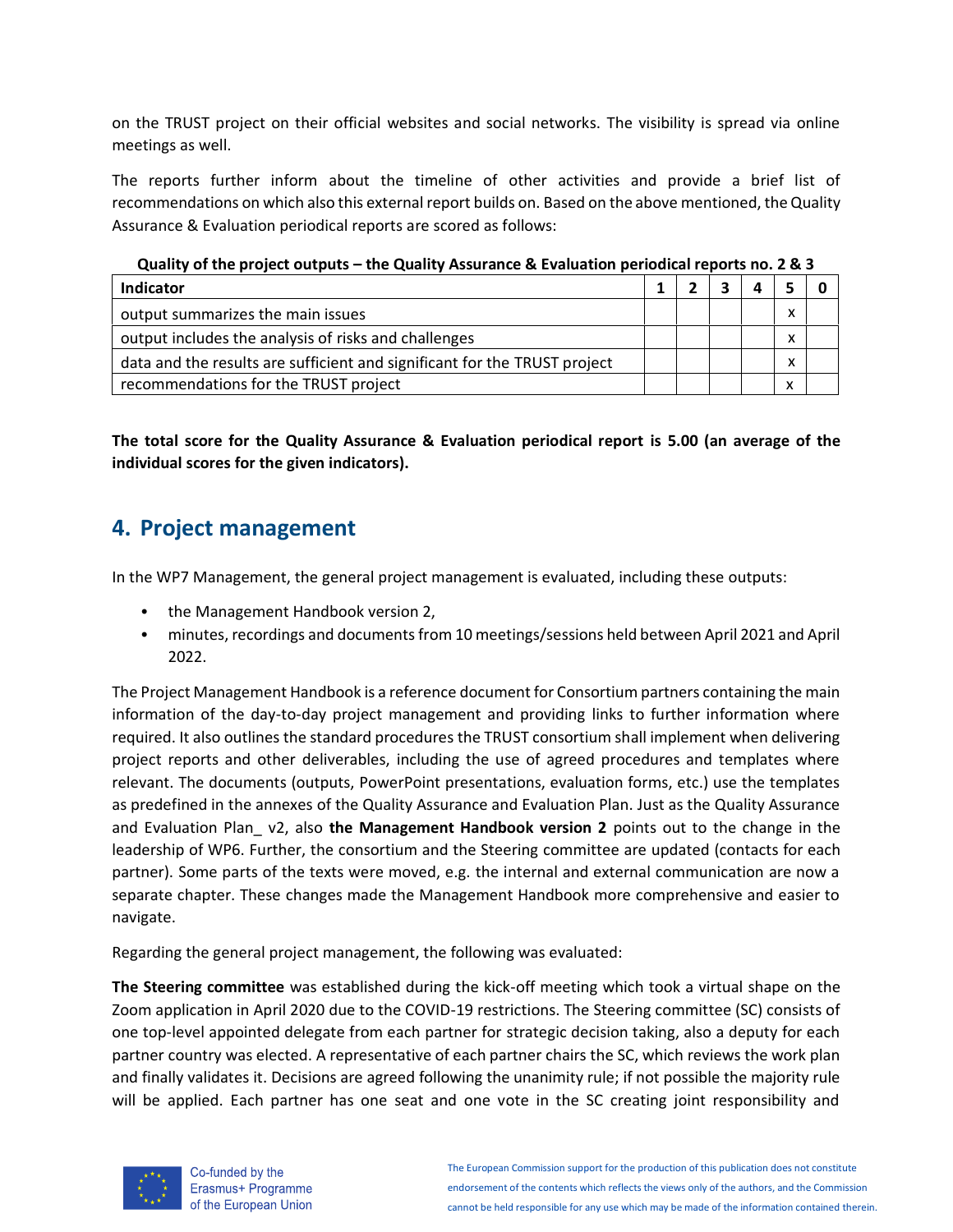ownership. The Coordinator (P1) has a veto power for major changes to the work plan or the budget complying with the Agency rules. The SC also serves as internal control of TRUST project as the 3<sup>rd</sup> level of control. This level of control has responsibility for evaluation of all project deliverables and quality of project control during the whole project. This indicator thus scores the highest level (5).

**The administrative conditions** set by the Project Management Handbook and the Quality Assurance and Evaluation Plan are precisely followed. **The communication** of the partners is smooth and equal, it runs via e-mails and in the working space, meetings are organised on the Zoom platform. Therefore, these indicators score the highest level (5).

**The working space** is established on Google Drive and well secured – before entering the working space a one-time code must be entered to validate the access to the working space. The setup is clear, easy to navigate based on the WPs – every WP has its own folder with subfolder for particular outputs, deliverables, activities, meeting minutes etc. The minutes or recordings are for each on-line meeting held so far (in total 17) and they provide list of participants, presentations used and other related documents. This indicator scores the highest level (5). The data in the working space are mostly up-to date, in some cases it is obvious that the documents were uploaded all at once although they were created in different dates. This indicator thus scores 4 points.

| <b>Indicator</b>                                                                                    |  | 3 | 4 |   |  |
|-----------------------------------------------------------------------------------------------------|--|---|---|---|--|
| the Steering Committee                                                                              |  |   |   | x |  |
| administrative conditions observed during the implementation of<br>activities / approval of outputs |  |   |   | x |  |
|                                                                                                     |  |   |   |   |  |
| outputs in line with the set structure / template                                                   |  |   |   | x |  |
| communication of the partners                                                                       |  |   |   | x |  |
| working space                                                                                       |  |   |   |   |  |
| a) clarity of the working space                                                                     |  |   |   | x |  |
| b) up-to-datedness of the working space                                                             |  |   | x |   |  |

### **Quality of the project management**

**The total score for the Quality of the Project management is 4.83 (an average of the individual scores for the given indicators).**

# **5. Publicity of the project**

The updated **WP6 Dissemination and Exploitation Plan version 2** (from July 2021) reflects on the change of the leadership of the WP6 from P11 Ho Chi Minh City Open University to P8 Fintech Philippines Association (from April 2021). This change has probably positively affected the project progress because it allowed Ho Chi Minh City Open to focus efforts (as all VN and PH universities) in the Masters´programme designing, development, and delivery. On the other hand, the Fintech Philippines Association as Association of PH Fintech is well connected with the Fintech industry and overall financial sector not only in PH but also at South Asia level and it will better be in charge in the project dissemination.



Co-funded by the Erasmus+ Programme of the European Union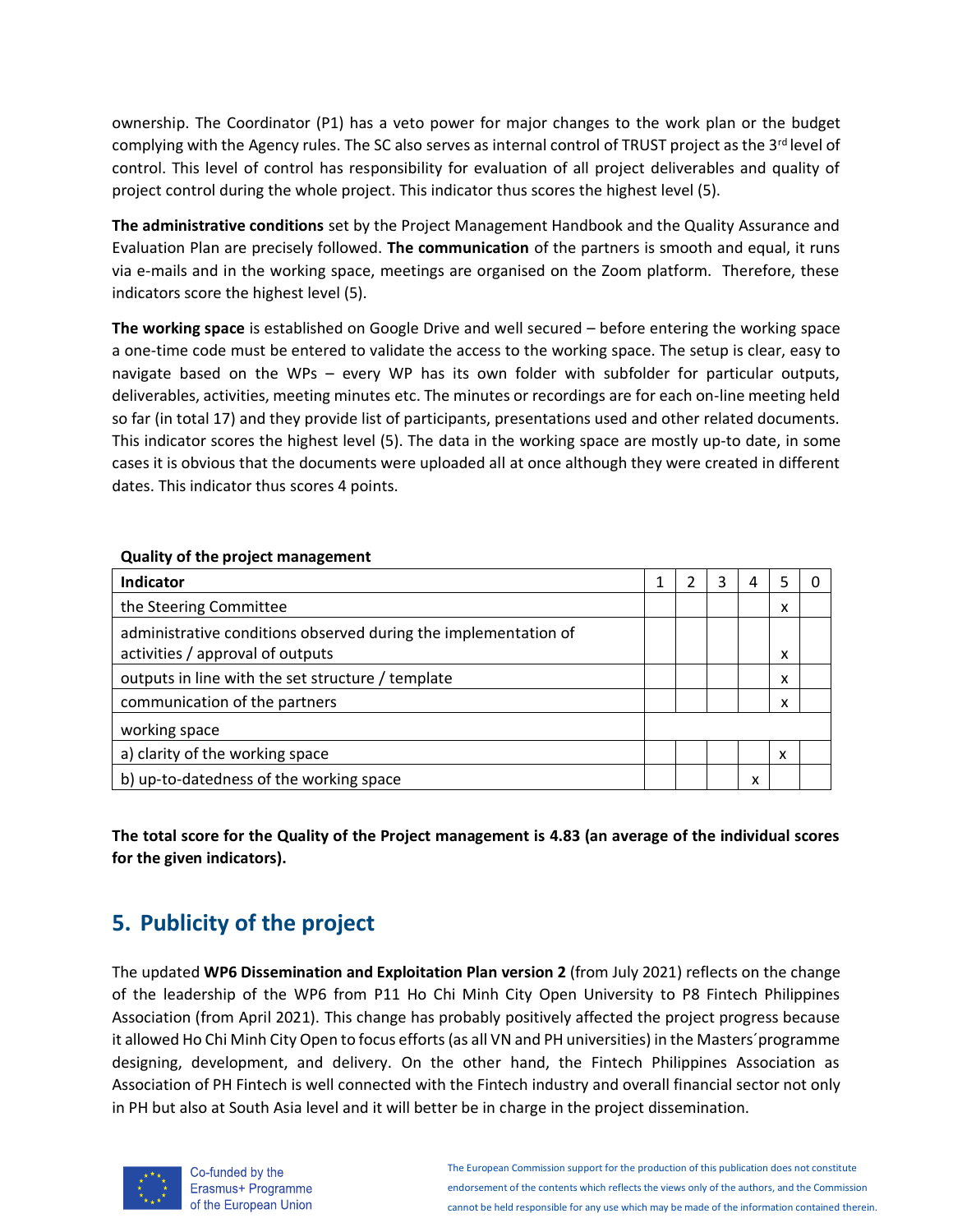The WP6 Dissemination and Exploitation Plan v2 contains also project exploitation of results and sustainability which provides a sort of methodological guideline how the tools for dissemination and exploitation of results will be maintained during the project lifetime and after the project ends.

The second version of this plan brings data on social campaign in September 2021, firstly justifying the use of social media campaign by showing how much time Filipinos and Vietnamese spend on the internet and on social media daily. Therefore, it is a good idea to use social media to bring awareness on the activities and initiatives of the TRUST Project among stakeholders and potential Master in Fintech enrolees. The social media campaign aims at:

- Providing stakeholders and partners with project updates.
- Bringing in new partners and stakeholders to expand the circle of stakeholders.
- Promote Master in Fintech Programme upon completion of programme development.

The campaign shall be implemented in 2 phases, the document defines the phases in detail, including topics of the posts, style and tone of writing, etc.

The September 2021 midterm results are focused on number of followers (the number of people who liked and/or followed the TRUST Facebook page); reach (the number of people who saw page posts at least once) and engagement (how many times people engaged with the page posts through reactions, shares, and comments).

The TRUST Facebook page had 110 page likes in September 2021, a 205% increase from 36 likes as of May 2020. TRUST's reach peaked at 2,908 views on August 24, 2021, coinciding with the posting of the announcements for the Philippine national event and posting of the webinar posters. Engagement for the page's posts peaked at 52 on August 24, boosted by the interest generated by the announcement of the national event.

The Plan represents a critical document to steer the activities of the project throughout its duration and guide how to maintain or influence to other stakeholders after the project is finished. The Dissemination and Exploitation Plan defines the target audience aptly, describes the detailed plan of tasks for publicity of the project, dissemination events and the rules for European Commission visual identity. The detailed plans also show indicators of progress.

A guideline within the project that allows the evaluation of the visibility in the project is created in a form of Excel sheet as an Annex II - **Dissemination and exploitation report** in the working space. There is a slight discrepancy – the Annex is numbered as II but in the WP6 Dissemination and Exploitation Plan version 2 in the list of annexes, there is just this one annex, numbered as I. The numbering should be unified. The latest version of the Dissemination and exploitation report was filled in at Month 18 of the project duration. It states the partner who conducted the activity, the type of the activity, brief description of the activity, target group (primary and secondary), number of users reached and link (if applicable) to the activity. In the latest version of the report, there were 51 entries for mostly online activities. The type of activity is bit unclear; first three entries say only "internet" which is rather broad term. The other entries have it more specified (website, facebook, online journal etc.). Also, for better "big picture" it would be good, if one could see the summary of number of users reached, at the moment it is not possible to sum it up.



Co-funded by the Erasmus+ Programme of the European Union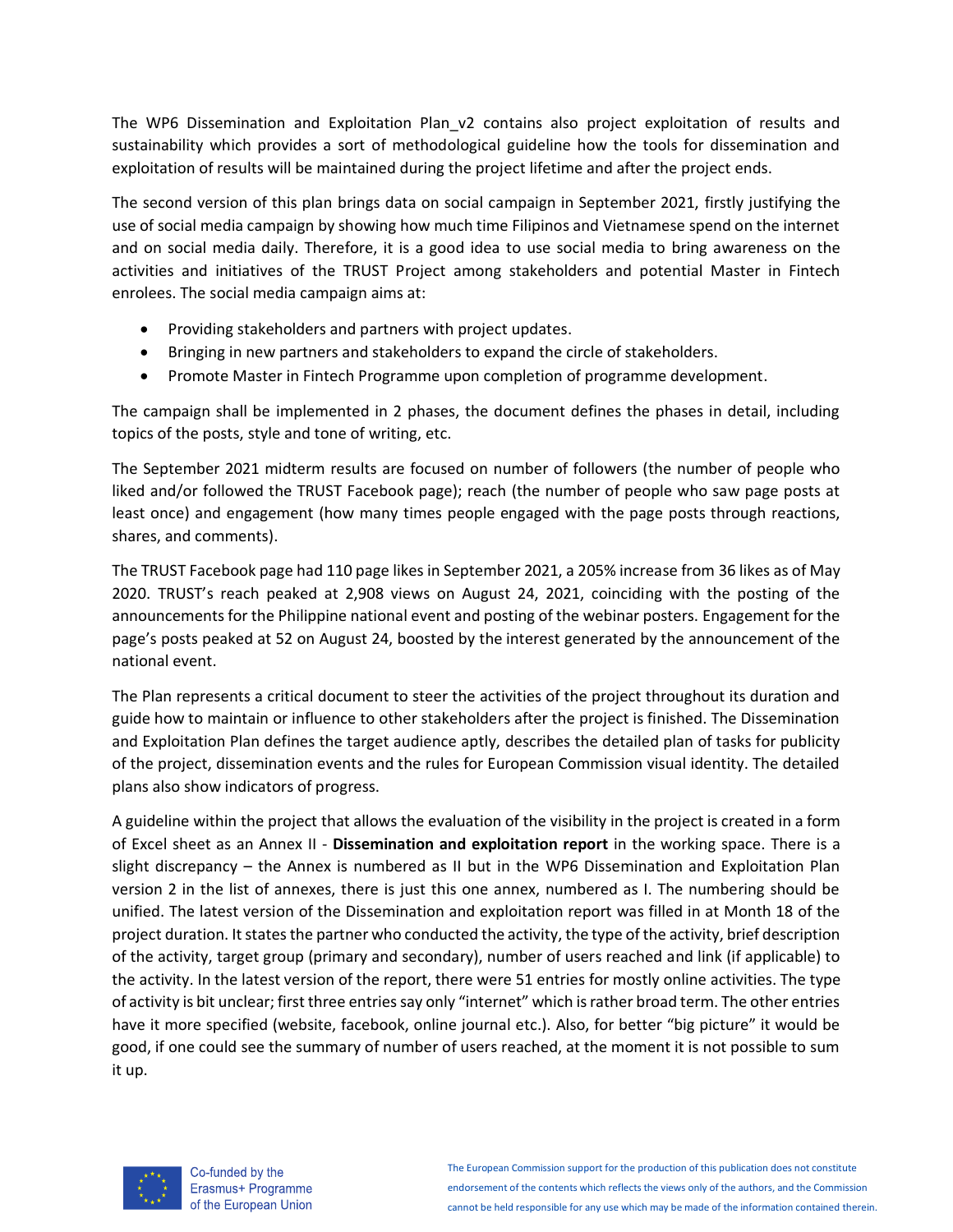**The project leaflets** were developed in the first year of the implementation period and adopted by all partners. The leaflets are available on the project website in English, Vietnamese and Philipino languages. It contains an overview of the project, its objective and the corresponding contacts of each project partner/project consortium. Furthermore, a specific leaflet/brochure on the TRUST master in Fintech was designed and shared for the master promotion and students' enrolment. This leaflet was translated also in Vietnamese and Philipino.

**The project rollup: d**ue to the Covid-19 pandemic it was not really possible to participate at national/international conferences or other events. Moreover, the main project meetings and events are online. Therefore, the project partners decided to not develop the roll-up, while additional leaflets /promotional materials will be designed ad hoc for specific project events/webinars.

**National events** were held online due to the COVID-19. The Vietnam national event was held in April 2021 together with the Memorandum of Understanding signing ceremony. The Philippine national event was held in September 2021 (Addressing sustainable development goals – Partnership for quality education). Moreover, **local promotional events** took place at all HEI in partner countries in various forms (online, offline) in order to promote launching the new/modernized master programme.

**The project website** i[s www.trustproject.eu](http://www.trustproject.eu/) and it has been significantly improved given the contents and an overall graphic. The structure has been updated too and it is now easier to navigate:

- 1. Home provides actual information on ongoing activities, partners' logo and information, links to other media channels.
- 2. Project Background provide the aims and objectives of the project as well as the background in which the project was developed, the project main activities.
- 3. Consortium Board this section contains the brief introduction of each partner and the staff members participating in implementing the project as well as their contacts. However, not all contacts have updated data, e.g. for Serbia there are also contacts who were changed in the Management Handbook version 2.
- 4. TRUST community in this section it is possible to register in the TRUST community, a network of representatives of the education as well as of the Finance sector to exchange knowledge, access peer training and long-term collaboration in the field of Financial Services sector in partner countries and Europe. There are four topics created in a form of discussion forum but all are empty, nobody posted any information, no discussion has been open so far. At least, it invites to join the TRUST Community by following the TRUST social media pages.
- 5. Master in Fintech this section provides the contents/curriculums and information on the modernized Masters in business/finance programmes and a new master in FINTECH programme. It lists the masters that are being modernized as well as up-to date syllabi for Master in Fintech.
- 6. Results and Deliverables all the publications, surveys and/or documents of the project shall be uploaded in this section. It lists deliverables and outputs for all WPs but the WP4 which is empty. Given the fact that the Implementation of the new Master in FinTech and the Modernised Masters of Business & Economics has not fully started, it is logical that there have been no outputs

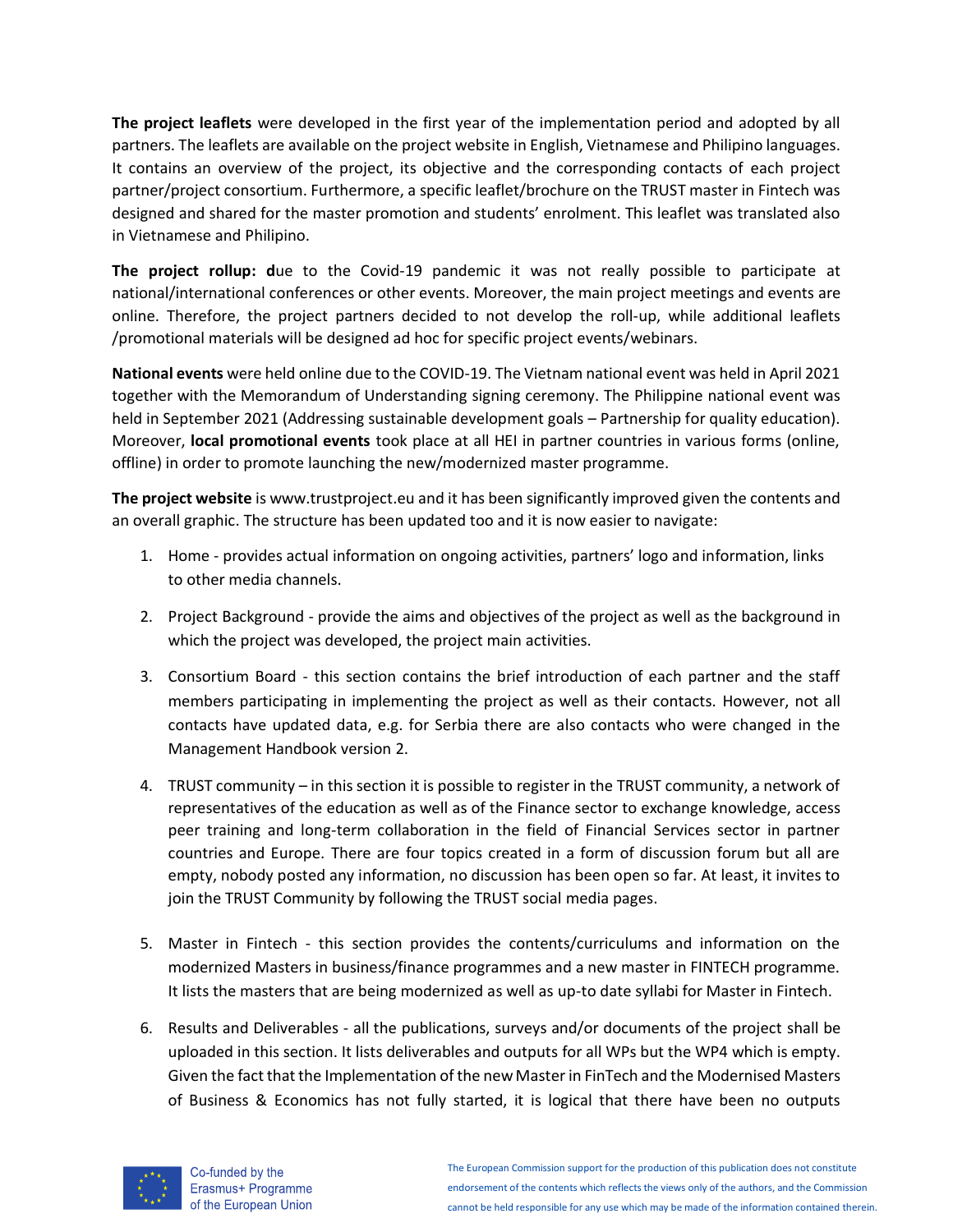uploaded yet. However, maybe a short information on the work in progress would be useful.

Also, the WP7 on Project Management does not seem to have listed all outputs (there are more materials at the Google Drive in the WP7 folder). On the other hand, one must consider that the project management is from a big part an internal process and not all documents need to be uploaded publicly. Still, it should be kept updated, e.g. if there are minutes from online meetings up to April 2021, then also minutes from later online meetings should be published to be consistent.

- 7. Academic Staff Training this section provides the upcoming schedule as well as the finished training for the academic lecturers/staff during the project cycle to strengthen their skills/capacities to carry the project. This section shows a graphic illustration of the main contents and objectives of the universities' staff training so one can immediately recognize what kind of trainings to expect. Furthermore, trainings that already happened in the form of a webinar are listed here, including agenda and recording of these webinars. The section also contains the Knowledge Exchange and Training of Staff Report.
- 8. News: all events such as meetings, conferences, etc., news and publication shall be posted under this section, together with information on the project progress. It provides invitations to events and webinars (which are then listed in the section Academic Staff Training). There are also newsletters in this section which are published periodically according to the plan. The news is being posted sporadically, the last update is from November 25, 2021, e.g. at the time of preparing this evaluation (April 2022), there is a 5-month gap.

The Management Handbook version 2 states: "The website will include also a link to the Google drive area where all the TRUST internal documents will be shared and stored.", but no link was found on the website.

There have been two **newsletters**issued during the evaluated period. Newsletter from June 2021 informs about 1) the FinTech conference held by the partner HEIs and 2) progress on the Master in Fintech Curriculum. The second newsletter is from September 2021 and talks about national event in Philippines, as well as webinars. Both newsletters provide general information on the TRUST project and the support from the European Union Erasmus+ Programme.

**Social networks** profiles such as Twitter, Facebook and LinkedIn were established. The Facebook page is established, but it has only 171 likes, the last post is from April 27<sup>th</sup>, 2022. The posts are being posted on relatively regular basis. The Twitter was established in July 2020 but there are only 3 followers, with approx. three tweets per month. The LinkedIn profile has only 18 followers and there are usually 2-3 posts monthly. In general, the TRUST social networks updating and management has been significantly improved. However, it has not brought many likes and followers. It is a shame the project coordinator has decided not to implement the recommendation from the first external report on listing the project on a ResearchGate (see part 7 of this report).

Given the transparency of the project, two main areas were evaluated: rules of conflict of interest of persons and organisations observed during the project implementation and existence of any protection against possible corruption within the project. The conflict issue as conflict between partners, e.g. in



Co-funded by the Erasmus+ Programme of the European Union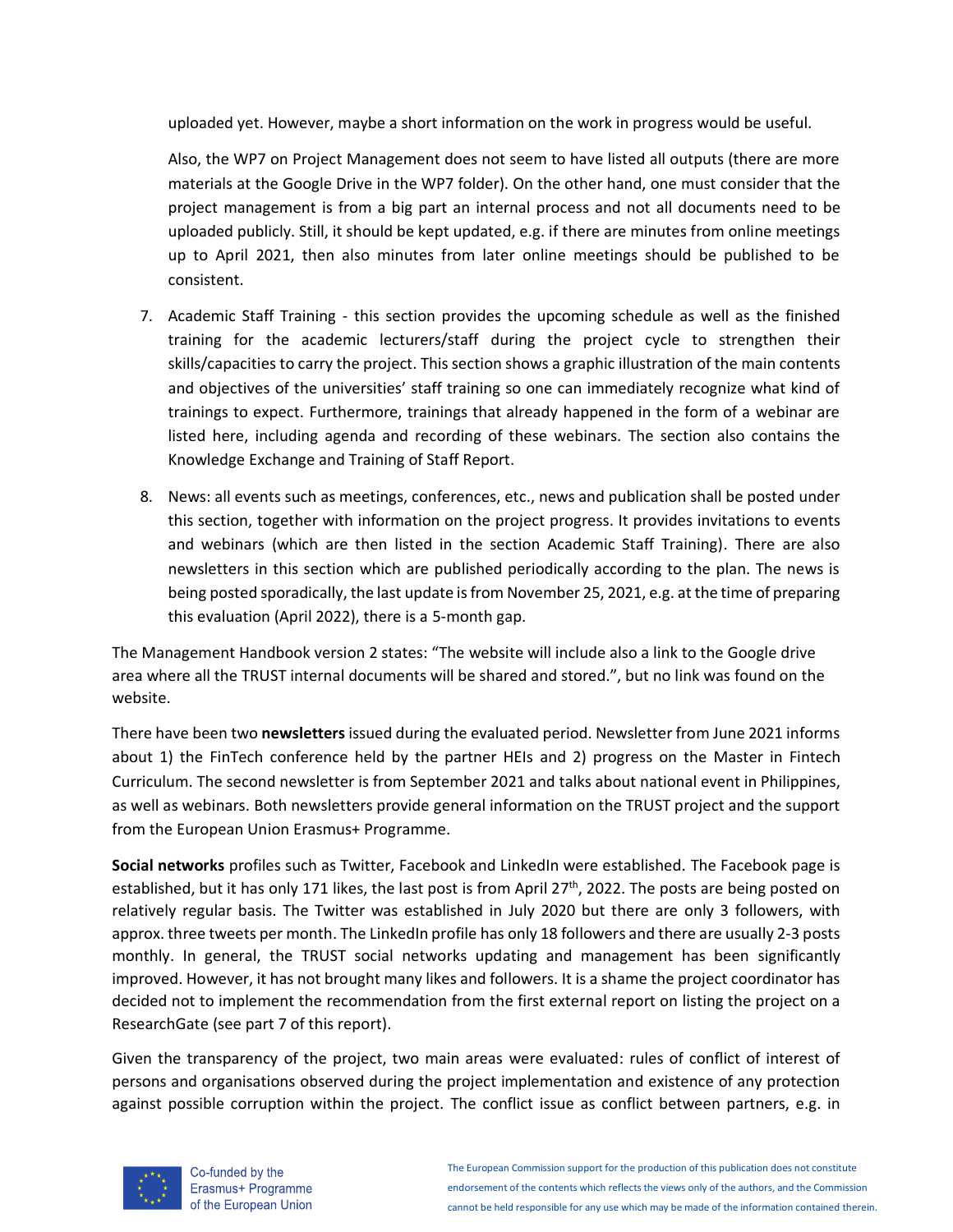communication, is mentioned in the Quality Assurance & Evaluation plan and in the Management handbook, but not specifically the conflict of interest e.g. in public procurement. The conflict of interest is defined only in the guidelines provided by the Education, Audiovisual and Culture Executive Agency and as a general guideline is followed in the project. The corruption issue is not mentioned in any project documents.

Based on the abovementioned, the score for transparency and visibility is as follows:

| <b>Indicator</b>                                                                                                             | 1 | 2 | 3 | 4 | 5 | 0 |
|------------------------------------------------------------------------------------------------------------------------------|---|---|---|---|---|---|
| a methodological procedure or guideline within the<br>project that determines how to observe visibility in<br>the project    |   |   |   |   | x |   |
| a methodological procedure or guideline within the<br>project that allows the evaluation of the visibility in<br>the project |   |   |   | x |   |   |
| the rules of conflict of interest of persons and<br>organisations                                                            |   |   | x |   |   |   |
| protection against possible corruption                                                                                       | x |   |   |   |   |   |
| public accessibility of the project                                                                                          |   |   |   |   | x |   |
| up-to-datedness of the published information                                                                                 |   |   |   | x |   |   |
| communication channels                                                                                                       |   |   |   |   |   |   |
| Facebook                                                                                                                     |   |   |   | x |   |   |
| Twitter                                                                                                                      |   | X |   |   |   |   |
| LinkedIn                                                                                                                     |   | x |   |   |   |   |
| ResearchGate                                                                                                                 |   |   |   |   |   | x |
| website                                                                                                                      |   |   |   | x |   |   |
| newsletters                                                                                                                  |   |   |   |   | x |   |
| the TRUST community                                                                                                          |   | x |   |   |   |   |
| clarity of the published data                                                                                                |   |   |   | X |   |   |
| use of promotional materials                                                                                                 |   |   |   | x |   |   |

#### **Transparency and visibility**

**The total score for the Visibility and transparency of the project is 3,5 (an average of the individual scores for the given indicators).**

# **6. Summary of the indicators**

This part presents the summary of the reached indicators. Firstly, it evaluates the overall efficiency and effectiveness of the project activities and project outputs based on the previous evaluation and the Economy Matrix is created, then the matrixes for Quality and Visibility are presented.



Co-funded by the Erasmus+ Programme of the European Union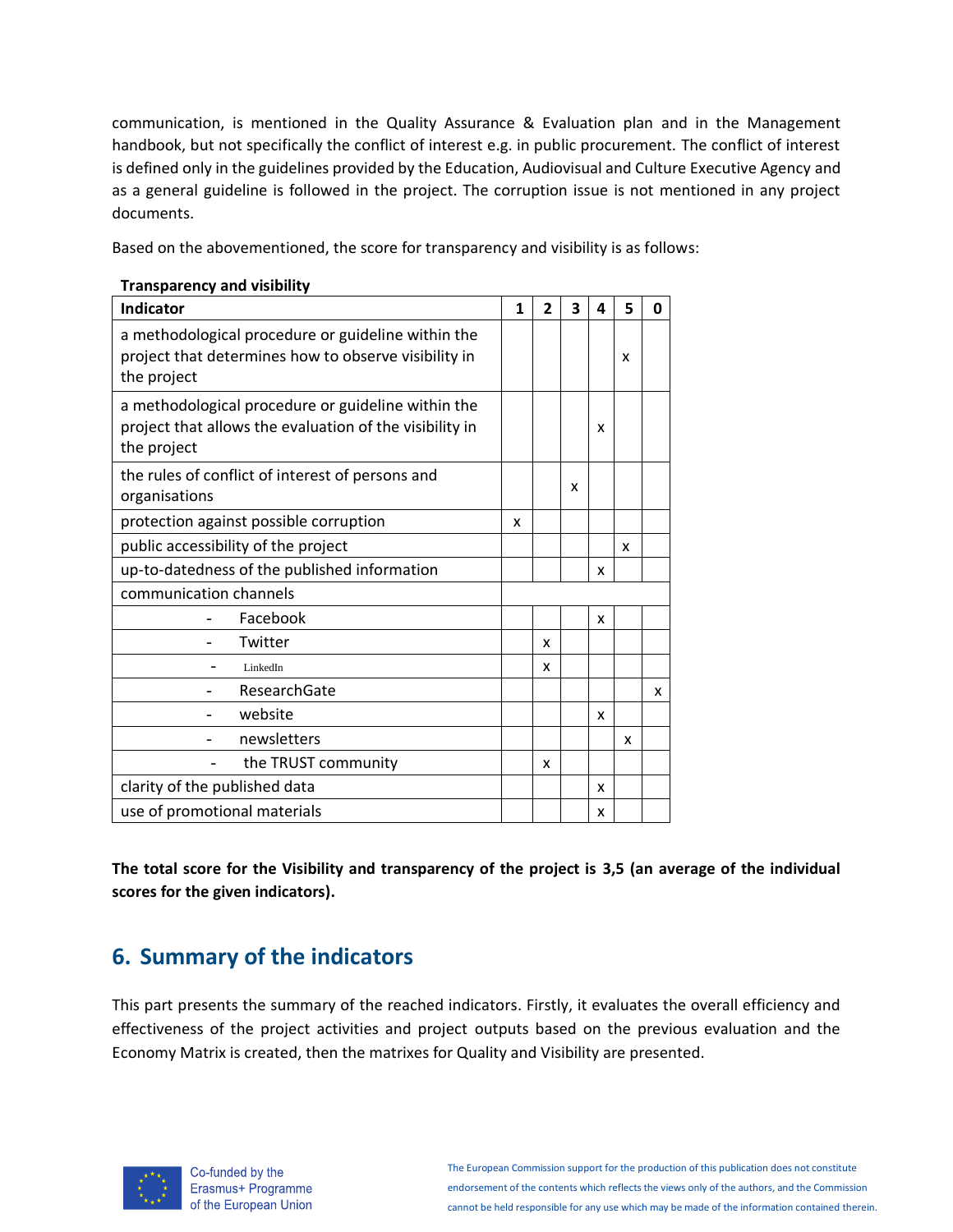The reason for evaluating the efficiency and effectiveness of the project activities as a last is that it summarizes the acquired knowledge about the project from all the documentation and e-mail communication with the WP5 leader (Sladjana Benkovic) and with the project coordinator members(Ilaria Reggiani and Susanna Correnti).

#### **Effectiveness**

| Indicator                                                                                                                                                                                                              |  |   |   |   |  |
|------------------------------------------------------------------------------------------------------------------------------------------------------------------------------------------------------------------------|--|---|---|---|--|
| a methodological procedure or guideline within the project that determines<br>the setting of objectives / measurable indicators for individual activities /<br>outputs, proving the purpose of the provided resources  |  |   |   | x |  |
| a methodological procedure or guideline within the project, which enables<br>the evaluation of set goals / measurable indicators for individual activities /<br>outputs, proving the purpose of the provided resources |  |   |   | x |  |
| a methodological approach or guidance how the objectives of the activities<br>/ outputs have been evaluated                                                                                                            |  |   | x |   |  |
| to what extent the objectives of activities have been met                                                                                                                                                              |  | х |   |   |  |

The TRUST project has very well developed guidelines on the Project management handbook, Quality Assurance & Evaluation Plan and Dissemination and Exploitation Plan. There are some issues, mostly formal, which lower the clarity of these guidelines, therefore the score for guidance how the objectives of the activities / outputs have been evaluated is 4.

The objectives of activities, given also the pandemic situation, are mostly met but the equipment purchase and accreditation, i.e. deliverables and outputs of WP3 have some delays, thus the indicator scores 3.

### **The total score for the Effectiveness is 4.25 (an average of the individual scores for the given indicators).**

| <b>Efficiency</b>                                                                                                                                                                     |  |   |   |   |  |
|---------------------------------------------------------------------------------------------------------------------------------------------------------------------------------------|--|---|---|---|--|
| <b>Indicator</b>                                                                                                                                                                      |  | ว |   |   |  |
| a methodological procedure or guideline within the project that<br>determines the setting of objectives / measurable indicators proving the<br>efficiency of the resources provided   |  |   |   | x |  |
| a methodological procedure or guideline within the project, which enables<br>the evaluation of set goals / measurable indicators, proving the efficiency<br>of the provided resources |  |   |   | x |  |
| time schedule for the implementation of activities / fulfilment of outputs<br>(with regard to COVID-19)                                                                               |  | x |   |   |  |
| the allocation of funds for the individual project partners                                                                                                                           |  |   |   | x |  |
| the drawing of funds for individual activities / outputs in line with the<br>planned budget                                                                                           |  |   | x |   |  |

The TRUST project has very well developed guidelines on the Project management handbook, Quality Assurance & Evaluation Plan and Dissemination and Exploitation Plan also regarding the efficiency.

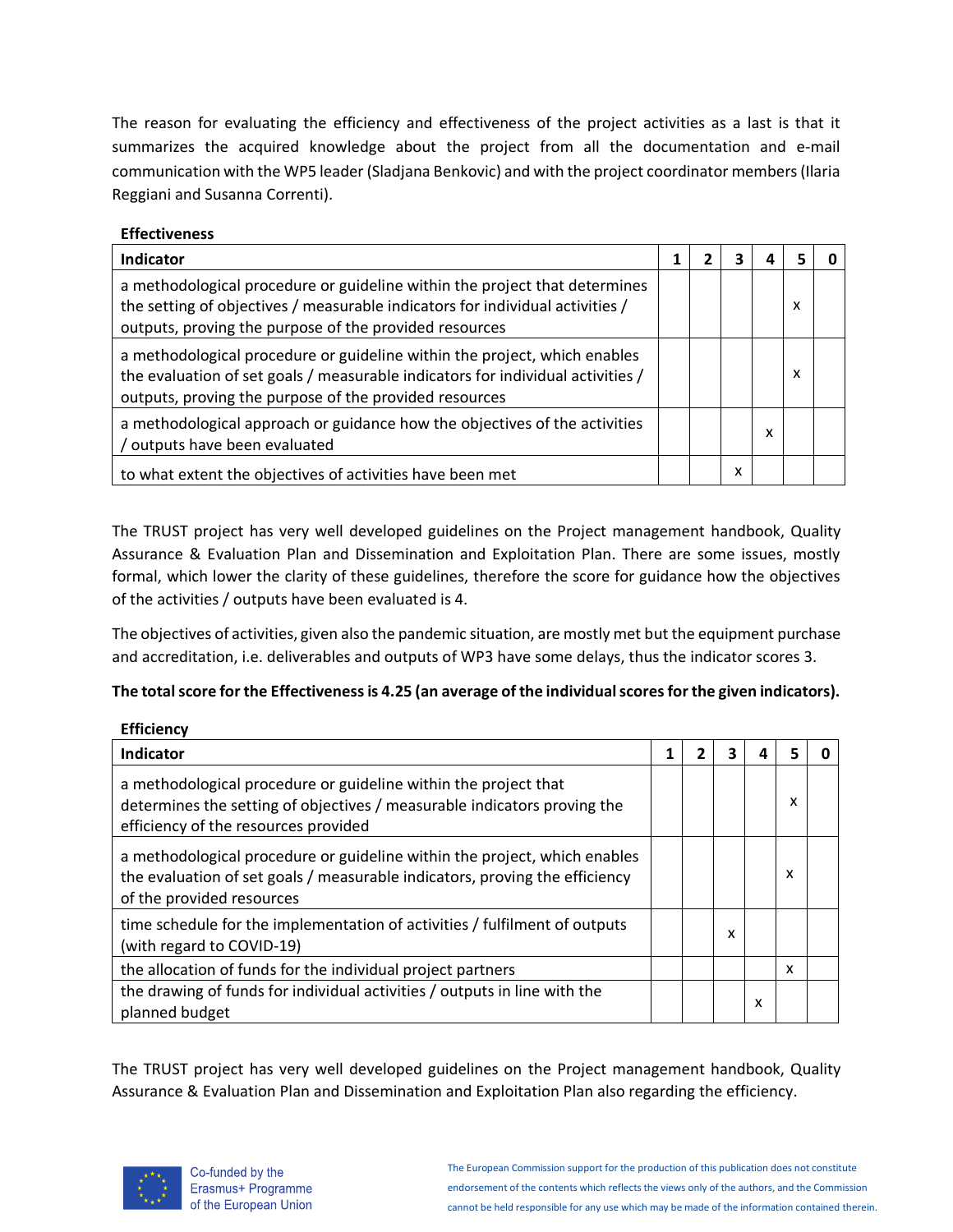The objectives of activities, given also the pandemic situation, are mostly met on time but there are serious delays with procurement in equipment purchase and the completion of accreditation process.

Based on the information provided in the working space on Google Drive, the evaluator can state that the allocation of funds is adequate and the drawing of funds for individual activities / outputs in line with the planned budget. There are some delays in the equipment purchase though.

#### **The total score for the Efficiency is 4.40 (an average of the individual scores for the given indicators).**

The summary of the indicators is in the following table:

| Quality - 2.1 Master in Financial Technology and Digital Innovation        | 5.00 |
|----------------------------------------------------------------------------|------|
| Quality of the project outputs for WP3 activities 3.1, 3.3., 3.4 and 3.5   | 5.00 |
| Quality of the project outputs - TRUST e-learning platform on Google Drive | 4.40 |
| Quality - Assurance & Evaluation periodical reports no 2&3                 | 5.00 |
| Quality of the Project management                                          | 4.83 |
| Visibility and transparency of the project                                 | 3.50 |
| Effectiveness                                                              | 4.25 |
| Efficiency                                                                 | 4.40 |

Based on this table, the matrixes are created to visualise the evaluated areas.

### **Efficiency**

| LO <sub>1</sub>               | G | Н |                 |
|-------------------------------|---|---|-----------------|
| $\alpha$<br>$\mathbf{\Omega}$ | D | F |                 |
| Н<br>$\circ$                  |   | R |                 |
|                               |   |   | 5 Effectiveness |

The Economy Matrix: The efficiency and effectiveness of the TRUST project deliverables

From the economy point of view, it can be stated that the project delivers outputs to the general satisfaction in both areas, efficiency and effectiveness. The ranking scores very good value (4.33), however, some improvements are necessary.



Co-funded by the Erasmus+ Programme of the European Union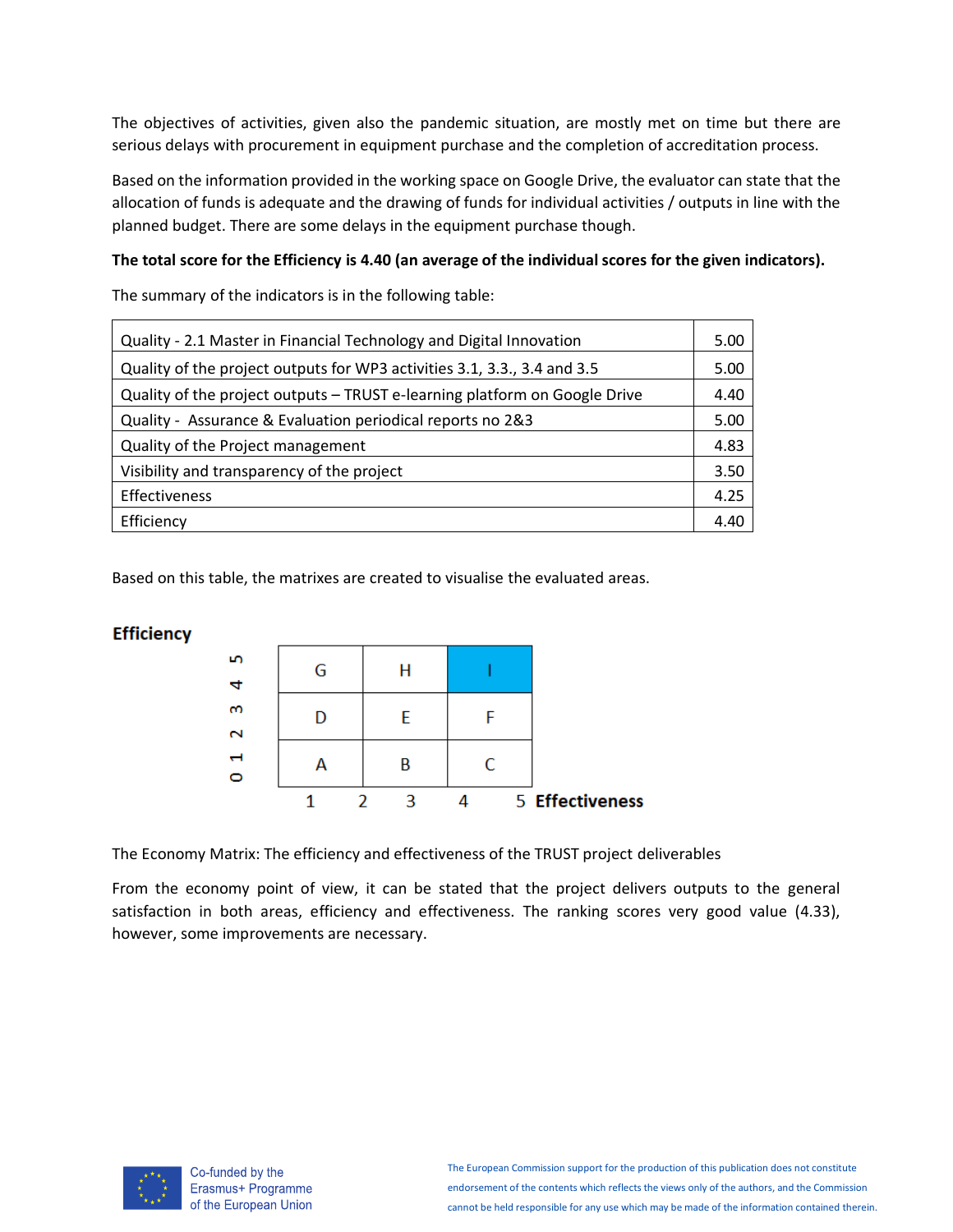### **Quality of the project outputs**

| Ю<br>4                 | G |   |   |                                     |
|------------------------|---|---|---|-------------------------------------|
| m<br>$\mathbf{\Omega}$ |   |   |   |                                     |
| Н<br>O                 | А | R |   |                                     |
|                        |   |   | 4 | 5 Quality of the project management |

The Quality Matrix: The quality of the TRUST project deliverables and quality of the project management

From the quality point of view, it can be stated that the project delivers outputs to the absolute satisfaction in both areas, quality of the project management and quality of the outputs. The ranking scores almost the highest values (the average of scores in the first 5 rows form the summary table: the average score of quality is 4,85).

For the Publicity matrix, the scheme is simplified:



The Publicity Matrix: The visibility and transparency of the TRUST project

Rating B means a neutral rating in terms of the visibility and transparency of the TRUST project. In this case, the score 3,5 is getting closer to the higher ranking and the improvement compared to the first external report is visible. Still, this area needs several improvements (see the part on recommendations).

# **7. Conclusion and recommendations**

The structure of the project is a well-built and logical. This statement is verified by the evaluation of internal documents and publicly available data from the website (see the part 1. General). It is obvious that the project was prepared very carefully and has been managed by experienced coordinators with the help of dedicated partners.

The project is progressing very well in general, despite numerous limitations and constrains that consortium partners faced due to the crisis caused by the COVID-19 pandemic and health restrictions in the partner countries.

The WP2 has run to some delays due to the fact that the accreditation and other governmental bodies were not able to meet because of COVID-19 restrictions. However, the accreditation process is running and all documents at all partner HEIs in Vietnam and Philippine have been submitted. It can be expected



Co-funded by the Erasmus+ Programme of the European Union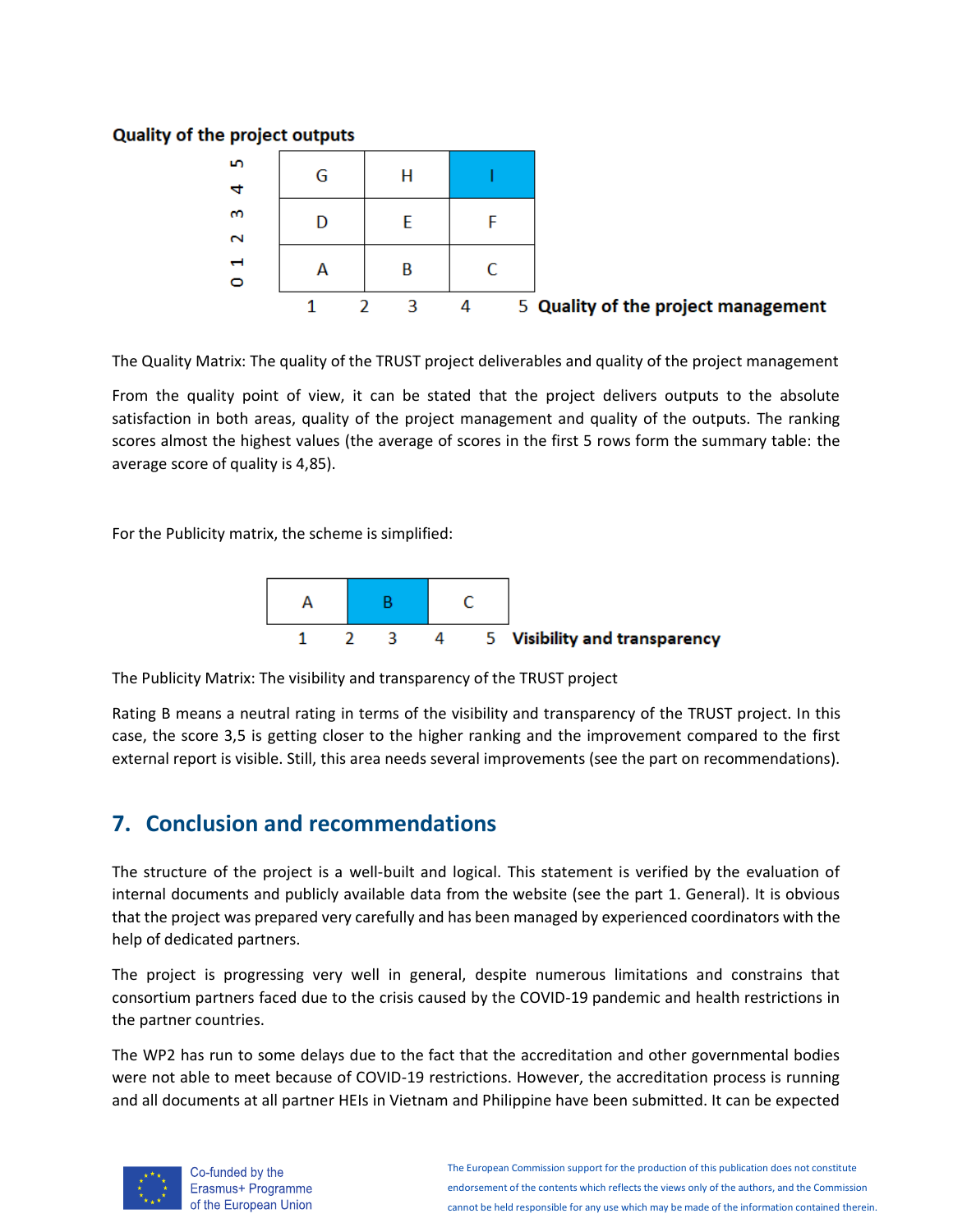after taking administrative and other risks into the account that the accreditation license will be granted to the partner universities in Vietnam and Philippine in August 2022 latest.

The WP3 activities were also marked with COVID-19. Because of the pandemic situation, the travelling was restricted which led to changes in activities, e.g. online instead of face-to-face delivery whilst keeping the WP3 objectives. On-line meetings certainly have their drawbacks. On the other hand, a positive fact in this case was that they enabled to deliver a professional development programme to HEIs from both partner countries at once, ensuring cross-university and international knowledge exchange. Moreover, the recordings from the online trainings are now available on the TRUST project website.

The WP5 on Quality Assurance & Evaluation Plan also elaborated deliverables in a very high quality, this standard should be kept in further outputs of this WP.

Based on the analysis (and taking into account the COVID-19 situation), here are several recommendations to all project partners to improve the TRUST project:

- The accreditation process is an extremely complex activity and requires the absolute focus of all HEIs from partner countries. Some activities should be done in parallel, and for some the support of local ERASMUS offices should be sought, especially when it comes to administrative procedures that include the speed of work of the competent Ministries of Education and the Ministries of Finance.
- The working space is established on Google Drive and well secured before entering the working space a one-time code must be entered to validate the access to the working space. The setup is clear, easy to navigate based on the WPs – every WP has its own folder with subfolder for particular outputs, deliverables, activities, meeting minutes etc. The data in the working space are mostly up-to date, in some cases the syllabi for new masters are missing (modules 4, 9, 11 and 12) or they are in different folders. The recommendation is to have the syllabi with the modules.
- There is a slight discrepancy with the Annex "Dissemination and exploitation report ". The Annex is numbered as II but in the WP6 Dissemination and Exploitation Plan version 2 in the list of annexes, there is just this one annex, numbered as I. The numbering should be unified.
- The following set of recommendations concerns the website:
	- o The Management Handbook version 2 states: "The website will include also a link to the Google drive area where all the TRUST internal documents will be shared and stored.", but no link was found on the website. The link should be added.
	- o Consortium Board this section contains the brief introduction of each partner and the staff members participating in implementing the project as well as their contacts. However, not all contacts have updated data. This should be in line with the contacts in the Management Handbook version 2.
	- $\circ$  TRUST community in this section there are four topics created in a form of discussion forum but all are empty, nobody posted any information, no discussion has been open so far. At least, it invites to join the TRUST Community by following the TRUST social media pages. It is

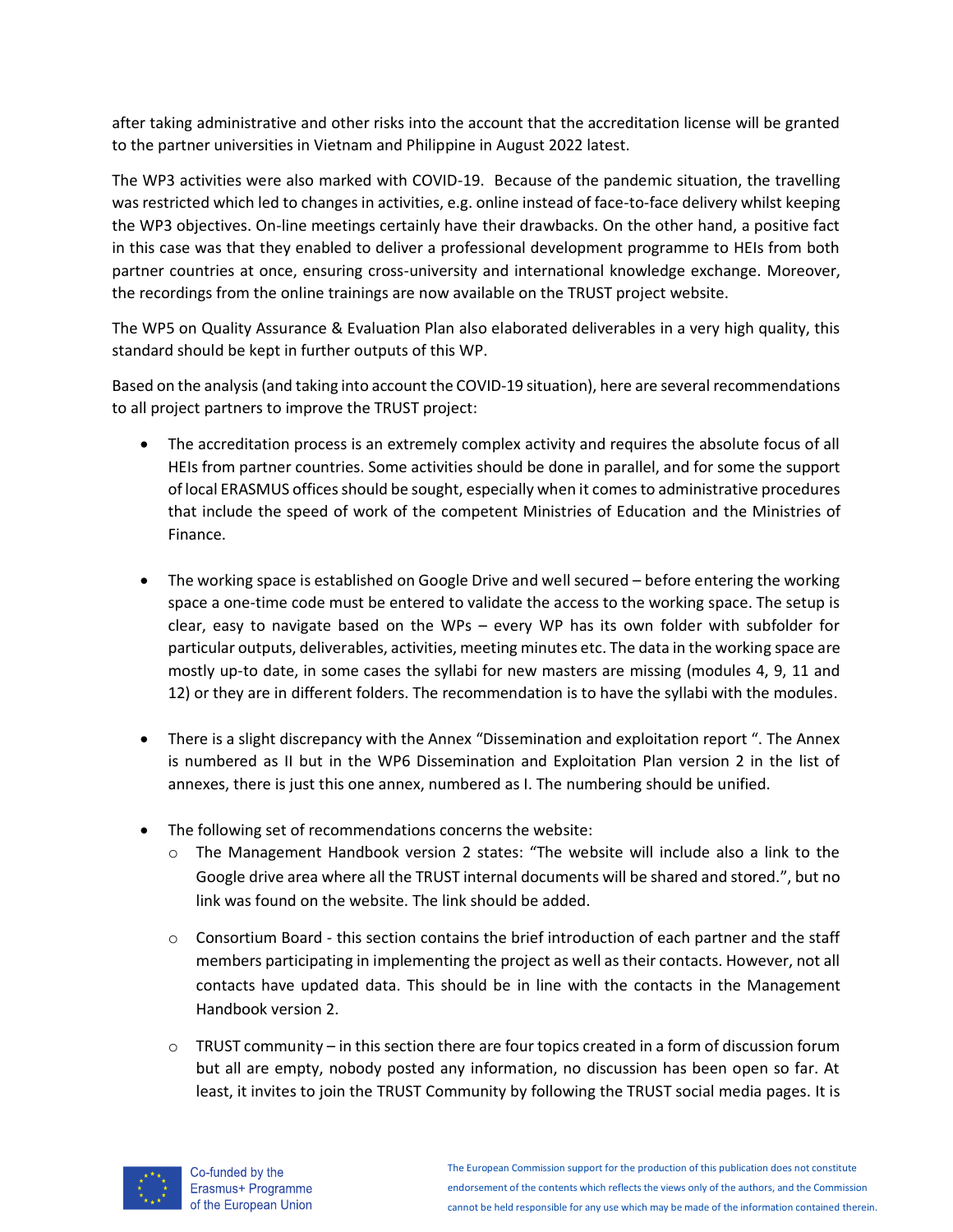questionable whether there is a point of having the forum here or rather direct building of the community to social media.

- o Results and Deliverables all the publications, surveys and/or documents of the project shall be uploaded in this section. It lists deliverables and outputs for all WPs but the WP4 which is empty. Given the fact that the Implementation of the new Master in FinTech and the Modernised Masters of Business & Economics has not fully started, it is logical that there have been no outputs uploaded yet. However, maybe a short information on the work in progress would be useful. Also, the WP7 on Project Management does not seem to have listed all outputs (there are more materials at the Google Drive in the WP7 folder). Considering that the project management is mostly an internal process and not all documents need to be uploaded publicly. Still, it should be kept updated, e.g. if there are minutes from online meetings up to April 2021, then also minutes from later online meetings should be published to be consistent.
- $\circ$  News all events such as meetings, conferences, etc., news and publication shall be posted under this section, together with information on the project progress. It provides invitations to webinars, which once are over, there could be a link at the end of the invitation to the recording in the section Academic Staff Training (Something like "Did you miss this webinar? You can find the recording here"). The news is being posted sporadically, the last update is from November 25, 2021, e.g. at the time of preparing this evaluation (April 2022), there is a 5-month gap. It is recommended to update the news more often, e.g. at least every 2 months.
- Motivate students to consider modernized master programmes and the new master programme in FinTech, for example through social media, survey regarding they expectation and offline events at the HEIs in partner countries.
- Social media profilessuch as Twitter, Facebook and LinkedIn were established. The Facebook page is established, but it has only 171 likes, the last post is from April 27<sup>th</sup>, 2022. The posts are being posted on relatively regular basis. The Twitter was established in July 2020 but there are only 3 followers, with approx. three tweets per month. The LinkedIn profile has only 18 followers and there are usually 2-3 posts monthly. In general, the TRUST social networks updating and management has been significantly improved. The social campaign on Facebook is a very good idea, altogether with monitoring the results as provided in the brief report from September 2021. For the analysis of social media this tool could be of help - Quintly to analyse the performance of social media strategy. Social networks should continue in promotional activities with content related to the vision and mission of the project itself, i.e. to make the TRUST project as visible as possible. The WP6 Dissemination and Exploitation Plan v2 justifies the use of social media by showing how much time Filipinos and Vietnamese spend on the internet and on social media daily. Therefore, it is a good idea to use social media to bring awareness on the activities and initiatives of the TRUST Project among stakeholders and potential Master in Fintech enrolees. However, the use of Twitter and especially LinkedIn are questionable with practically no followers and contacts. At which target groups/stakeholders are these two social media profiles aiming? What is the social



Co-funded by the Erasmus+ Programme of the European Union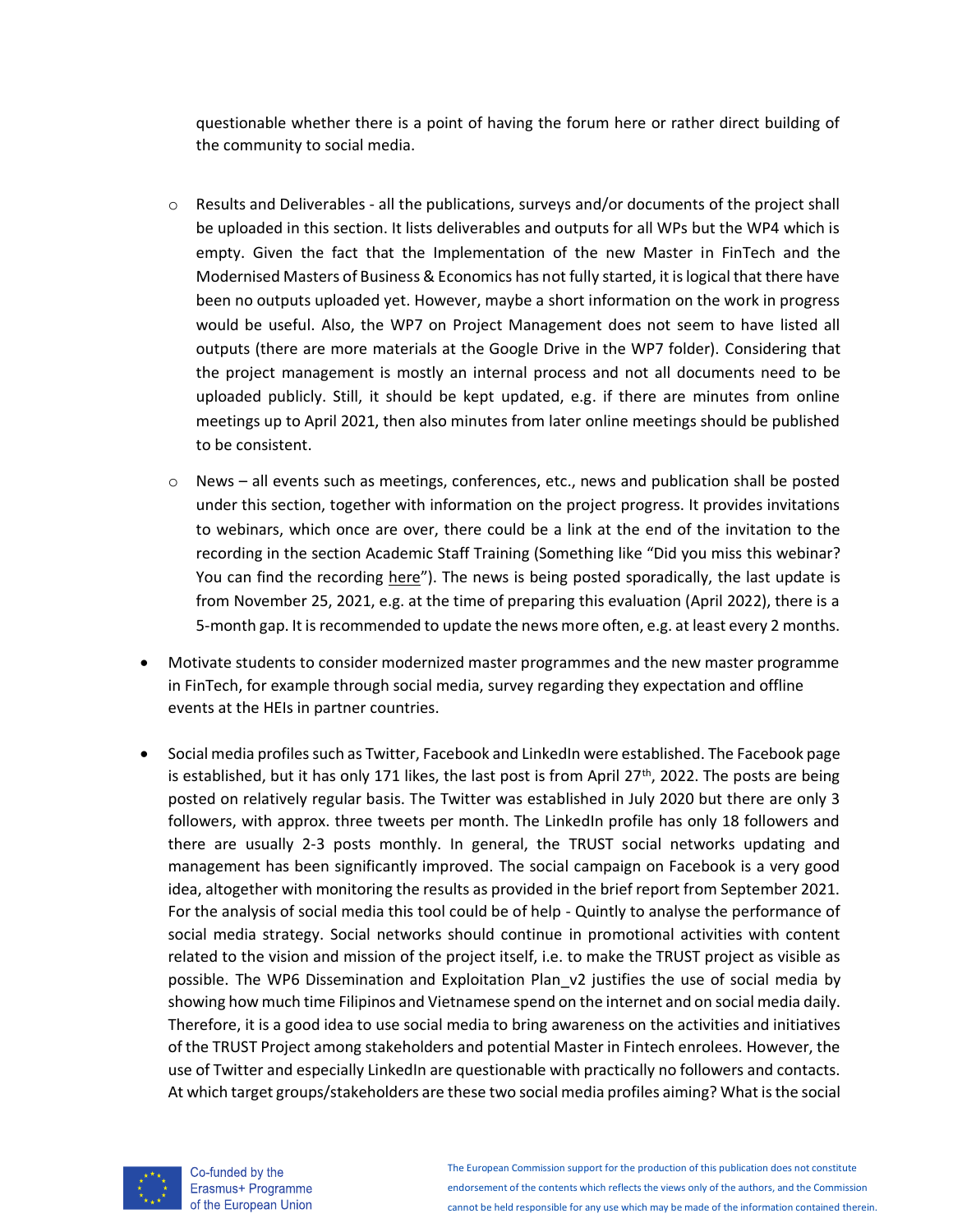media no. 1 in the South Asian countries (Vietnam, Philippines) among young people? Use that one to promote the project among the students – potential enrolees. The following figure might be an inspiration (for example, based on this graphic, Facebook, Instagram and TikTok should be used when not taking into account the social platforms designed for chatting/messaging).



The evaluator recommended in the 1<sup>st</sup> external report to establish a profile on a ResearchGate, which serves as a social network for academics and social workers, i.e. there is a higher interest in following projects like this, including sharing the posts that are more read, liked and commented on by other researchers. After submitting the external report, it was explained in e-mail how the ResearchGate works – the project coordinator could have established the project on her profile (or delegate it to somebody), then collaborators (researchers from the project partners) would have been added and anybody could have added updates about the project. An example of a project was sent as well:

#### May 2021:

#### Project APVV-19-0108: Innovations in Local Government Budgeting in Slovakia Daniel Klimovský · · Jakub Bardovič · · Tomáš Černěnko · <u>Show all 14 collaborators</u> Goal: Budgeting of local governments is a field which attracted huge attention recently. This fact is linked not only to decentralization trends (e.g. implementation of various tools of fiscal decentralization), but also to recent experience with impacts of global financial crisis that was . Show details

#### These are the actual numbers for the same project in May 2022:

| Updates          | $0$ new $)$ 61            |
|------------------|---------------------------|
| Recommendations  | 0 new $23$                |
| <b>Followers</b> | $(1new)$ 29               |
| Reads <b>O</b>   | (16 <sub>new</sub> ) 1383 |



Co-funded by the Erasmus+ Programme of the European Union